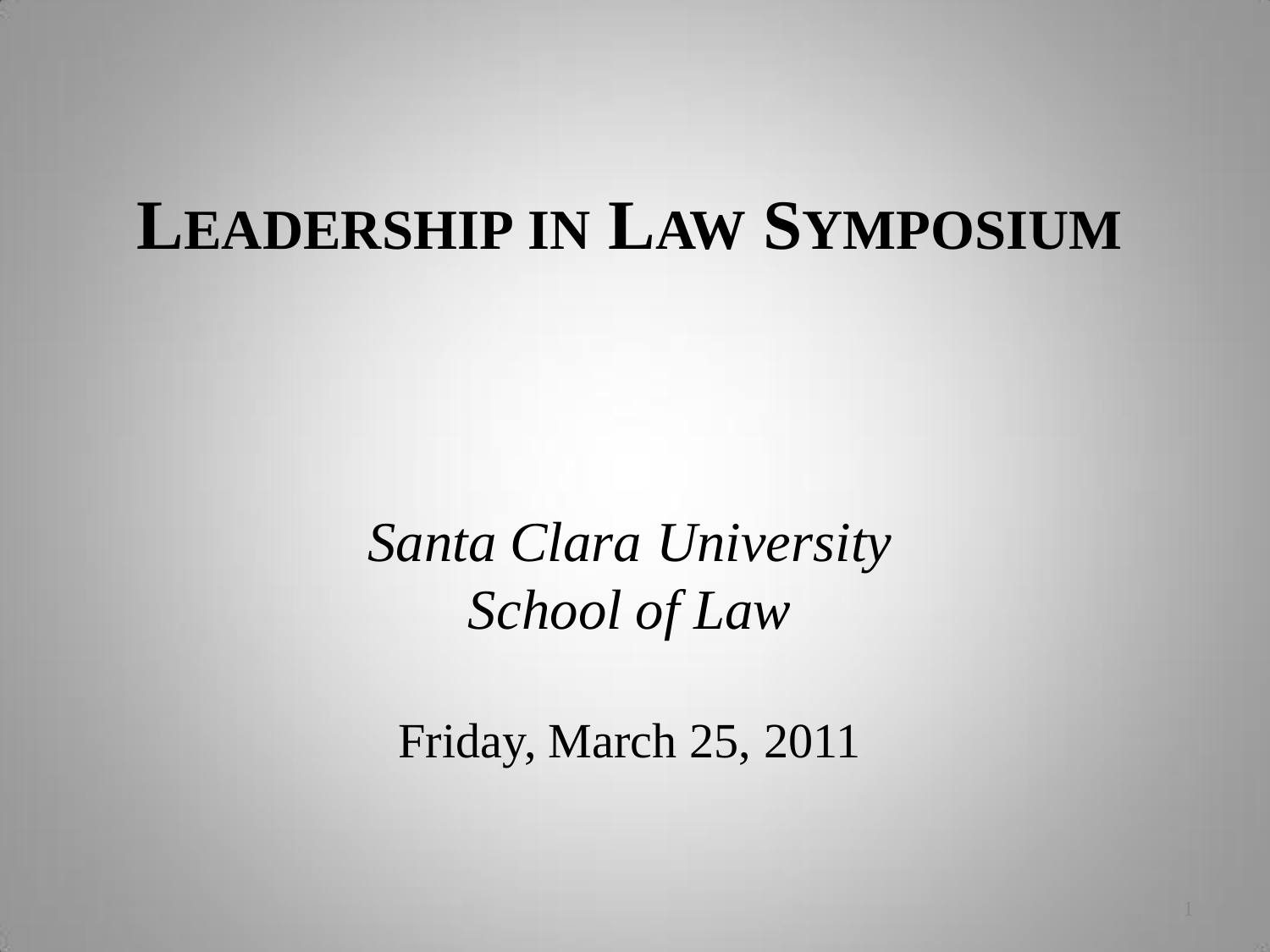## **ETHICAL PROFESSIONAL (TRANS)FORMATION: THEMES FROM INTERVIEWS ABOUT PROFESSIONALISM WITH EXEMPLARY LAWYERS**

Neil Hamilton, Professor of Law, and Director Verna Monson, Research Fellow

### HOLLORAN CENTER

*for Ethical Leadership in the Professions* UNIVERSITY OF ST THOMAS SCHOOL OF LAW, MINNEAPOLIS, MINNESOTA

© Neil Hamilton & Verna Monson, 2011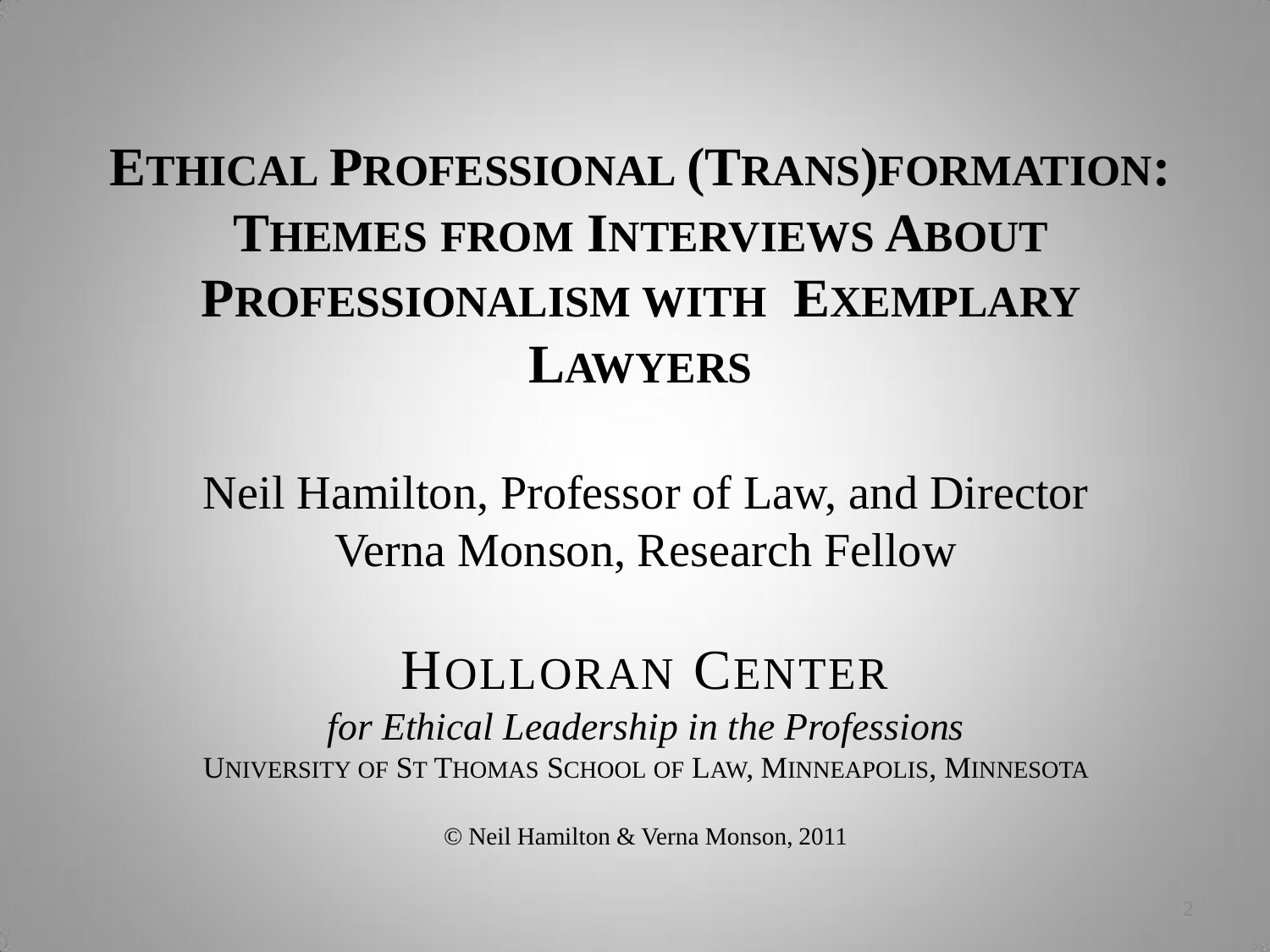## **Five Ideas to Take Home**

- 1. Ethical professional formation is a priority for legal education (ABA & Carnegie), despite skepticism about lifespan adult ethical development (i.e., formation)
- 2. The critics' assumption that character is formed primarily by upbringing is *not* supported by empirical research – it is a lifespan process, also influenced by the social milieu
- 3. Transformational professionalism among peer-honored exemplary lawyers is associated with ethical leadership in the profession
- 4. Legal education can foster and assess ethical professional formation (development) with effective instructional methods
- 5. Educational engagements must take into account that students are at different stages of development.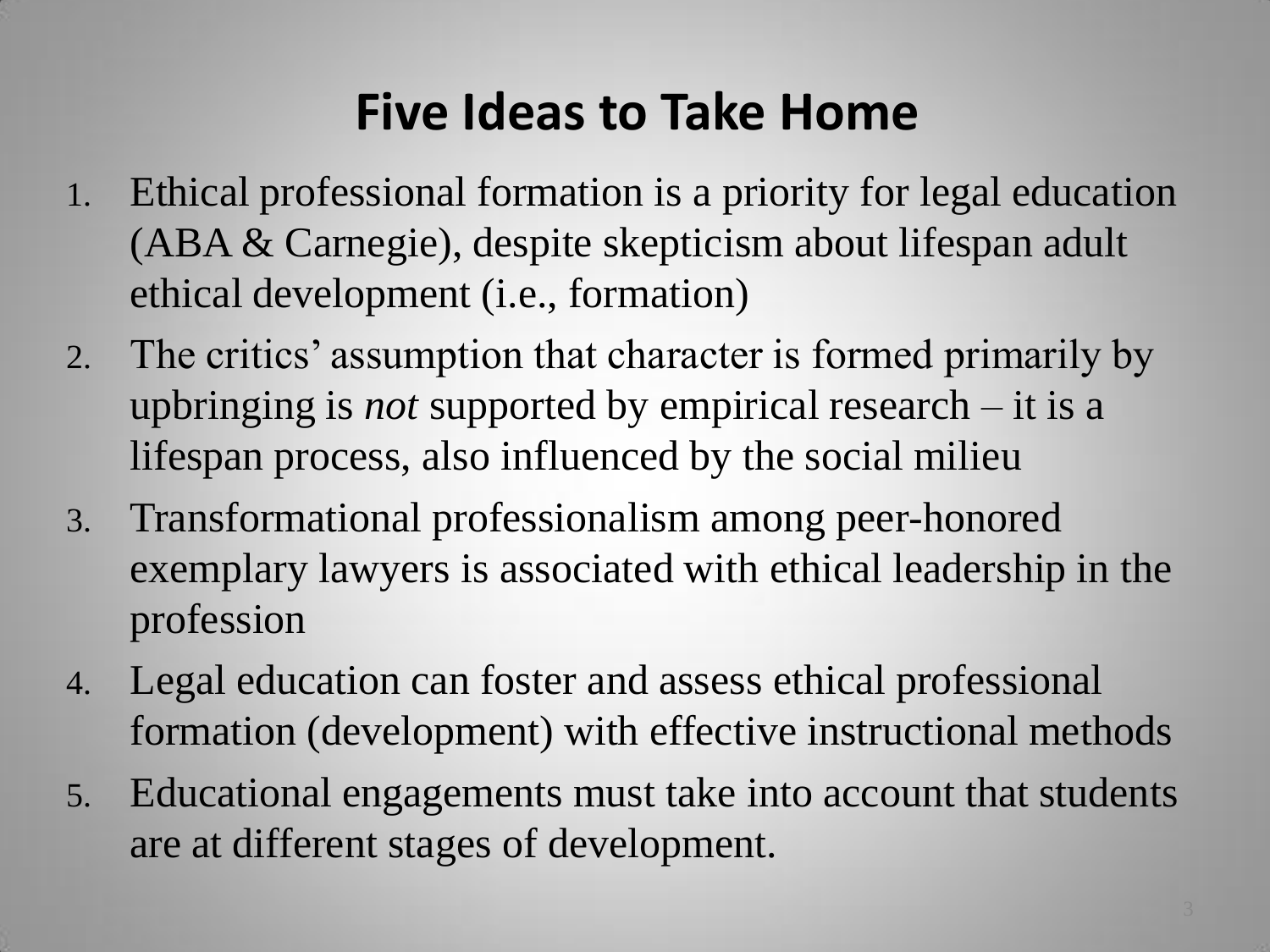## **Need for a Paradigm Shift**

Student Learning Outcomes Subcommittee – ABA's Section of Legal Education requires that the learning outcomes for each accredited law school shall include competency as an entry-level practitioner in the following areas

- 1. "The professional skills of … (ii) the exercise of professional judgment consistent with the values of the legal profession and professional duties to society, including recognizing and resolving ethical and other professional dilemmas;" and
- 2. "knowledge and understanding of … the values of justice, fairness, candor, honesty, integrity, professionalism, respect for diversity, and respect for the rule of law."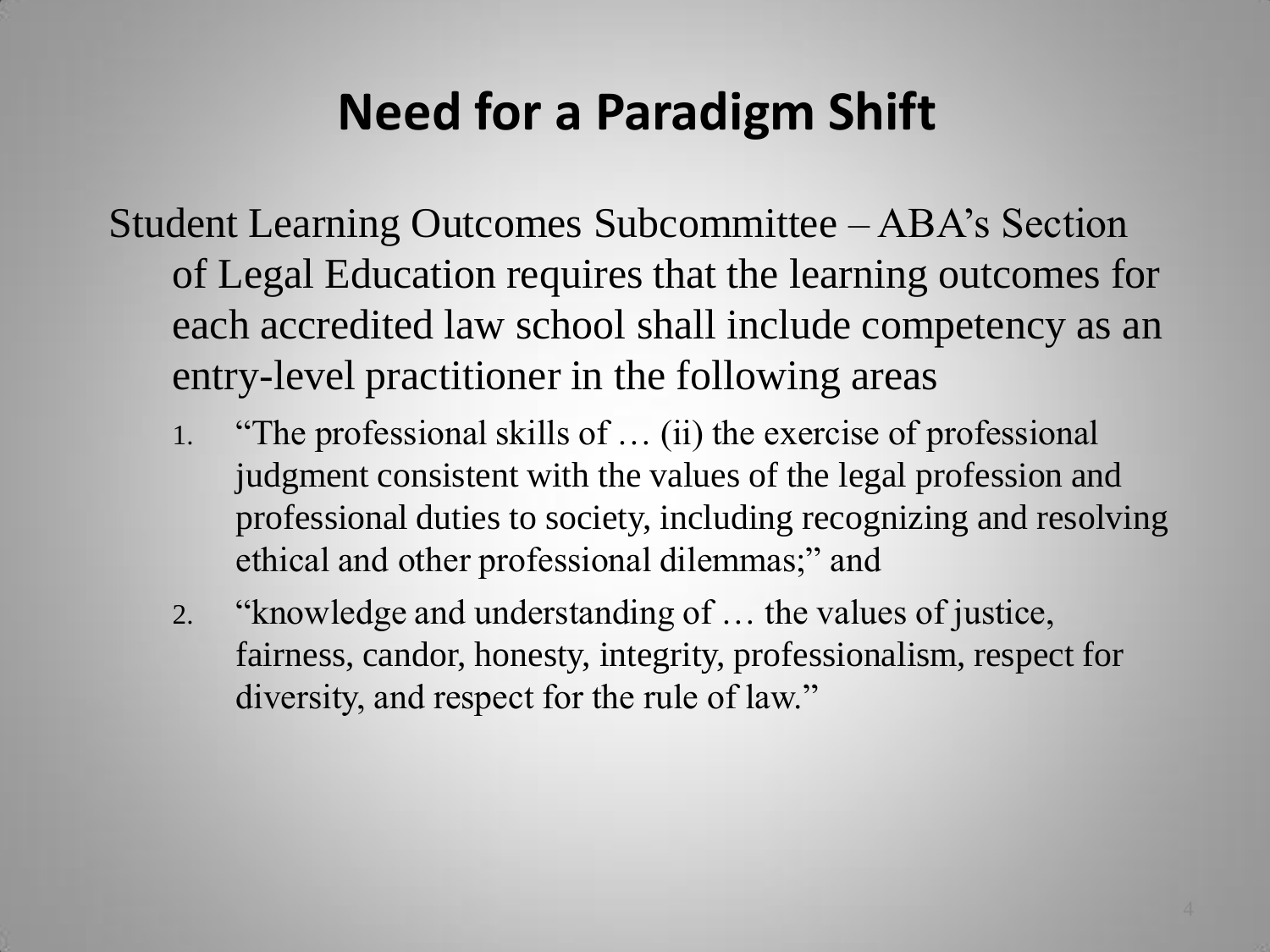## **Need for a Paradigm Shift**

- Carnegie Foundation for the Advancement of Teaching completed 5 in-depth studies of education in the professions over a 10-year period. They concluded:
- "In every field we studied, we concluded that the most overlooked aspect of professional preparation was the formation of a professional identity with a moral core of service and responsibility around which the habits of mind and practice could be organized."
- "[Educating for an ethical professional identity] has to be holistic to advance students toward genuine expertise as practitioners who can enact the profession's highest levels of skill in the service of its defining purposes…"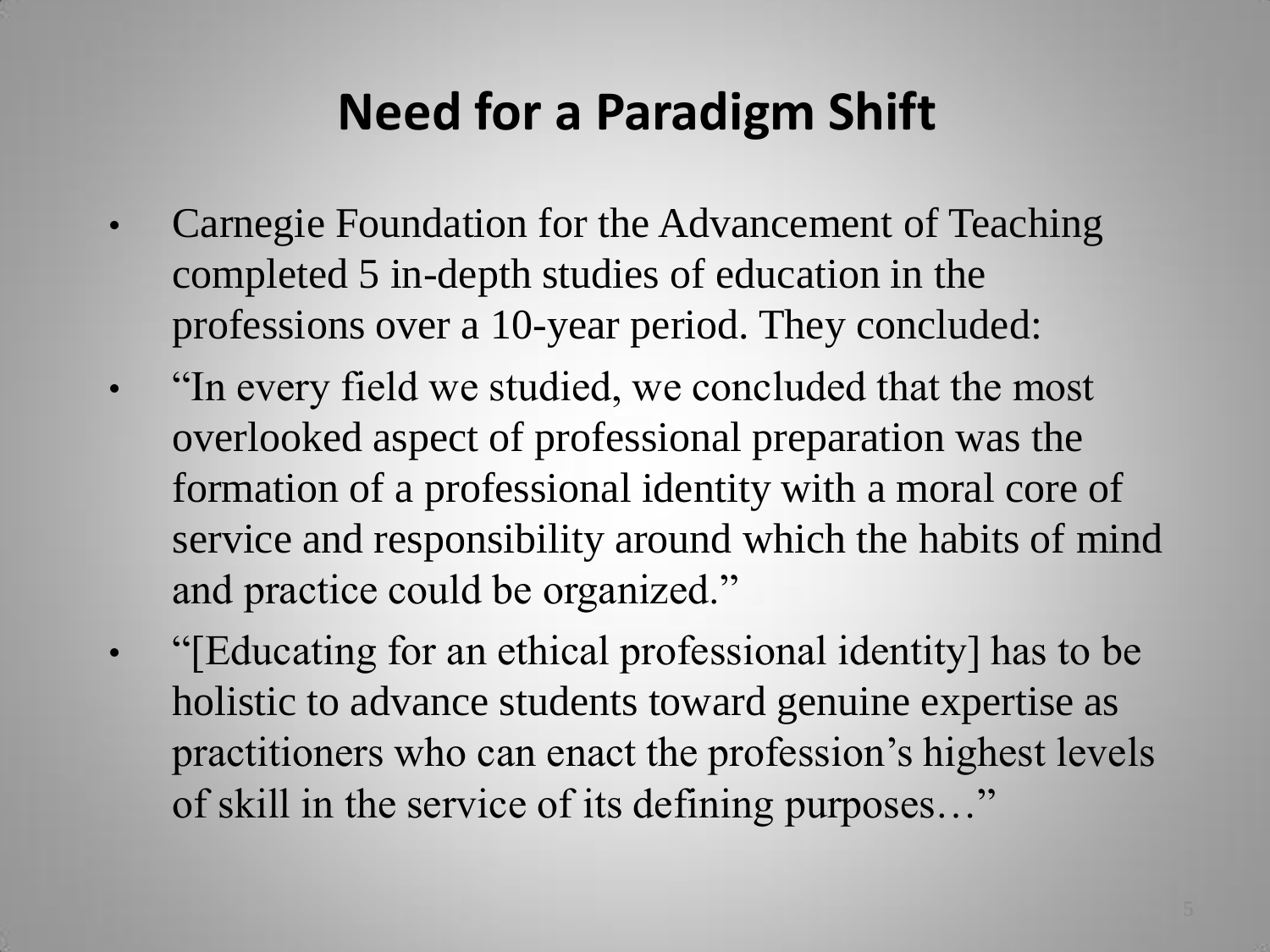## **Skepticism About the Goal**

- 1. Posner: "as for the task of instilling ethics in law students … I can think of few things more futile than teaching people to be good."
- 2. Law faculty "often argue that by the time students enter law school it is too late to affect their ethical commitment and professional responsibility."
- 3. "Can it really be taught when ethical issues are a matter of right and wrong?"

**Neil Hamilton, and Monson, Verna,** *Answering the Skeptics on Fostering Ethical Professional Formation (Professionalism)* **(March 13, 2011).** *The Professional Lawyer, Vol. 20, No. 4,* **2011; U of St. Thomas Legal Studies Research Paper No. 11-05. Available at SSRN: http://ssrn.com/abstract=1791216**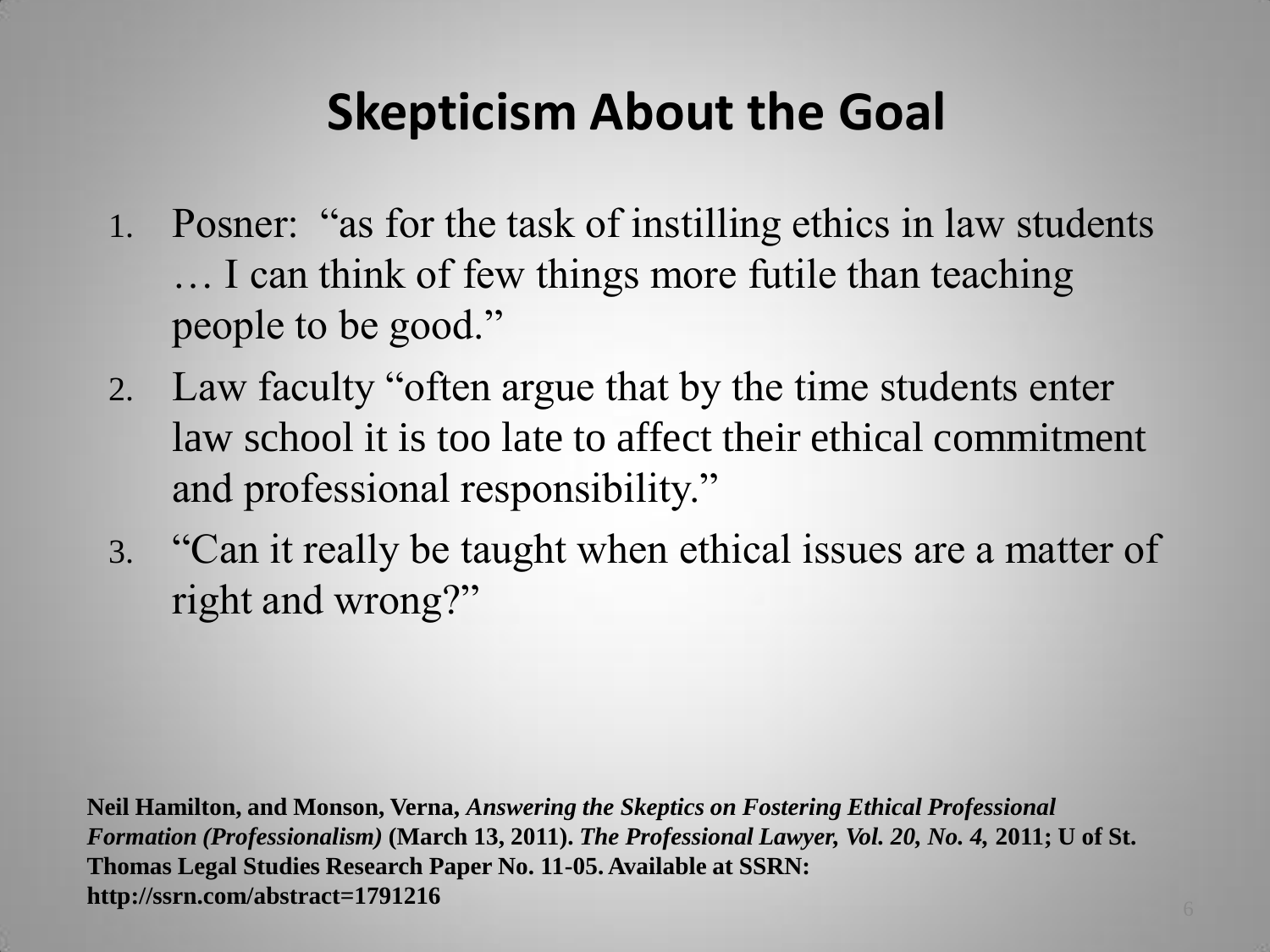## **Defining Professionalism**

Hamilton (2008) developed a definition based on synthesis of

- literature from social sciences (e.g., Friedson)
- Carnegie Foundation's *Educating Lawyers*
- major ABA reports
- the Conference of Chief Justices National Action Plan and the
- Preamble to the Model Rules of Professional Conduct

**Neil Hamilton,** *Assessing Professionalism: Measuring Progress in the Formation of an Ethical Professional Identity***, 5 U. ST. THOMAS L.J. 470, (2008).**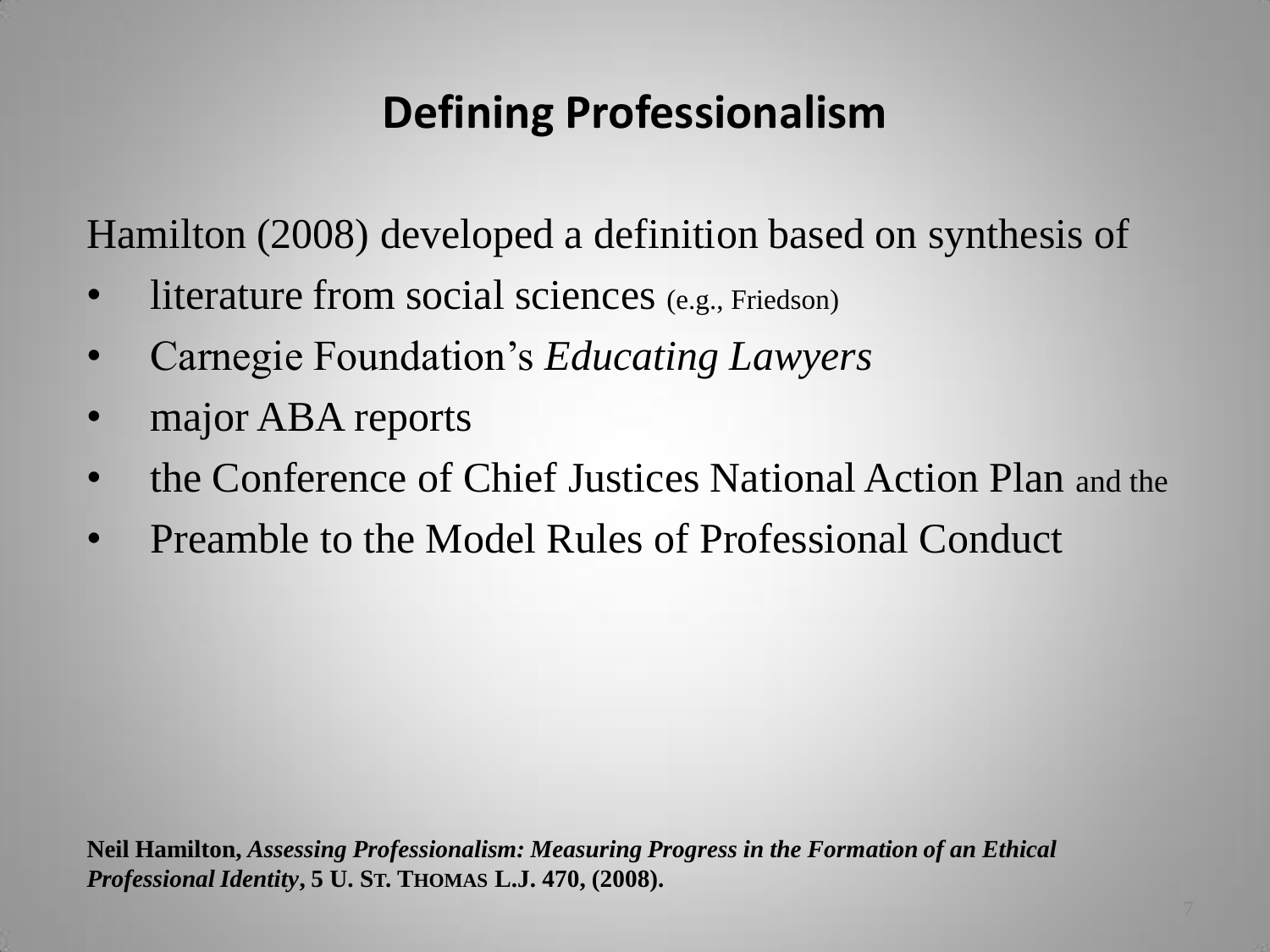## **Defining Professionalism**

- **1. Personal Conscience –** one's moral center
- **2. The Ethics of Duty –** required content in the law school curriculum, including "instruction in matters such as the law of lawyering and the Model Rules of Professional Conduct" (represents the minimum floor of competence and ethical conduct)
- **3. The Ethics of Aspiration –** The core principles and ideals that guide the profession and its members

**Neil Hamilton,** *Assessing Professionalism: Measuring Progress in the Formation of an Ethical Professional Identity***, 5 U. ST. THOMAS L.J. 470, (2008).**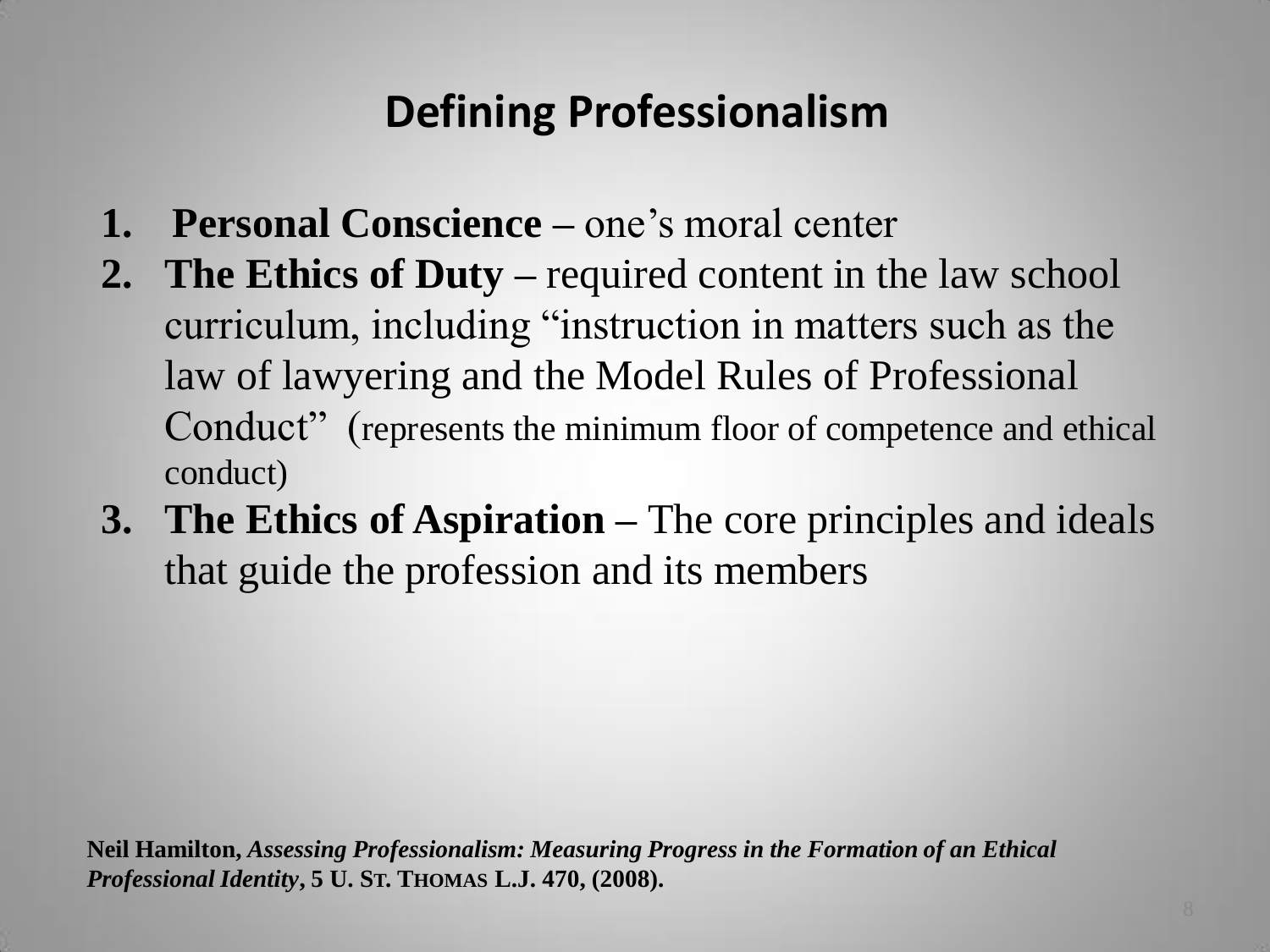#### **EMPIRICAL PROFESSIONAL ETHICS: A DEVELOPMENTAL MODEL OF PROFESSIONALISM\***

*The development and integration of personal and professional ethics over a career represent the highest level of professionalism.*

*Knowledge, Skill, and Conduct Observed*

**ETHICS OF DUTY** *Required Floor of Competence and Ethical Conduct*

**ETHICS OF ASPIRATION** *Core Principles & Ideals of the Profession*

#### **PERSONAL CONSCIENCE**

*Rest's Four Component Model of Morality (1983)*

#### *INTERIOR (INTRAPERSONAL) CAPACITIES*

•**Perceptual Clarity & Empathy** •**Reasoning & Judgment** •**Moral Motivation & Identity**

#### **and**

*CONSCIENCE IN ACTION (Interpersonal Abilities)* **MEETING MINIMUM STANDARDS of the Rules of Professional Conduct & Avoiding Malpractice**

#### **INTERNALIZING EXCELLENCE at Technical Skills, and the Core Principles and Ideals (displayed below):**

- Zealous Advocacy
- Loyalty to Client
- Confidentiality
- Public Service
- Respect for the Legal System
- Independence of Professional Judgment
- Peer Review
- Integrity
- Honesty
- Fairness
- Self Restraint in Seeking Sustainable Profits

\*Adapted from Hamilton (2008); Rest (1983); and Boyatzis's (1982) model of developing managerial competencies, this graphic (1) shows most observable skills and behavior as the outer layer, as well as the inner social-emotional and cognitive capacities of morality, and (2) suggests a dynamic process among the three dimensions of professionalism.

© Neil Hamilton and Verna Monson, 2009.

*Social-Emotional & Cognitive Capacities*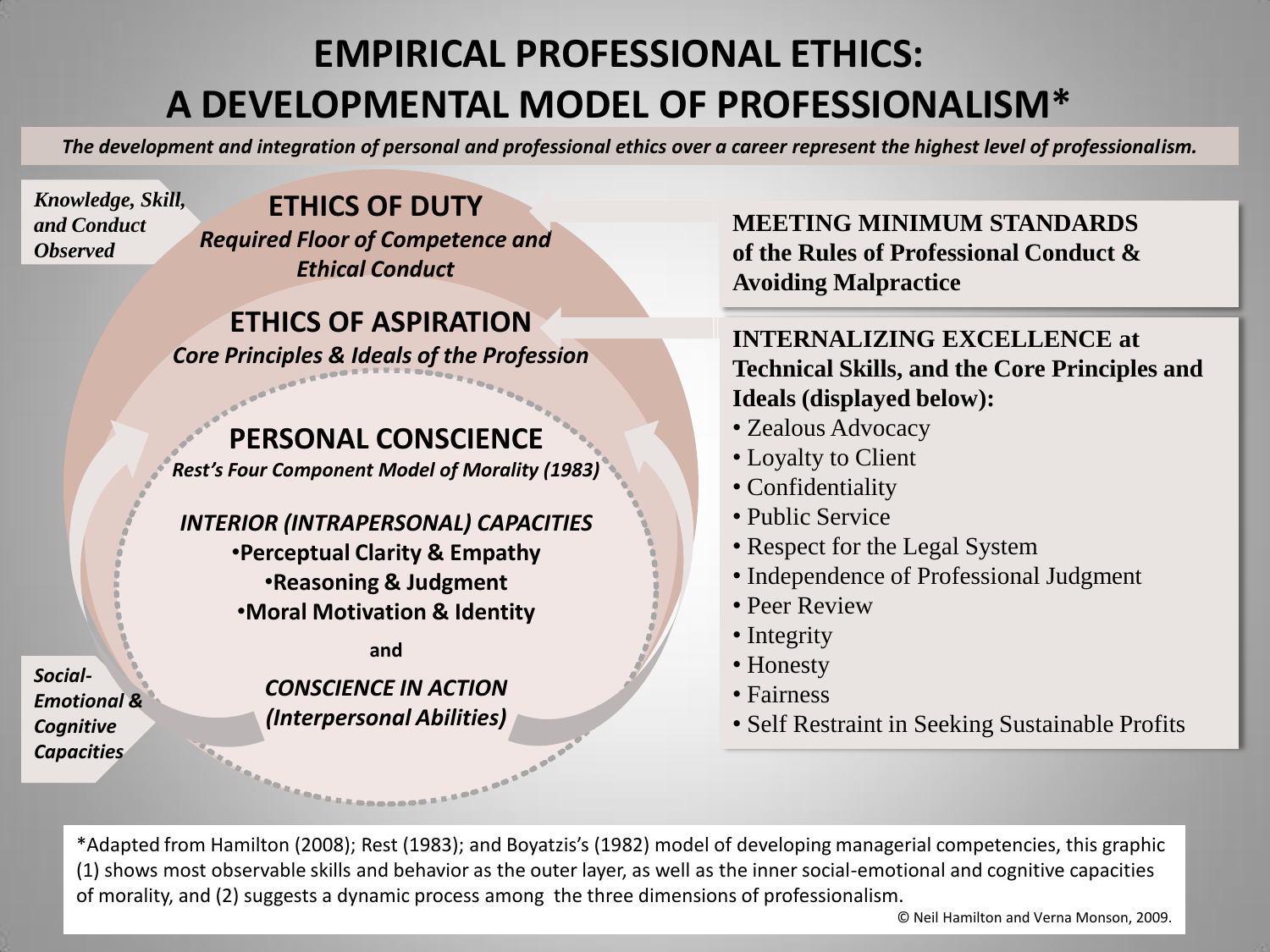## **Present Study of Exemplary Lawyers**

#### **Statement of Purpose:**

Legal education and the profession need more clarity about the specific elements of an ethical professional identity that define the educational goal. With a clear definition of these elements, educators can design learning models, educational programs and curriculum, and assessment to foster students' and practicing professionals' ethical formation.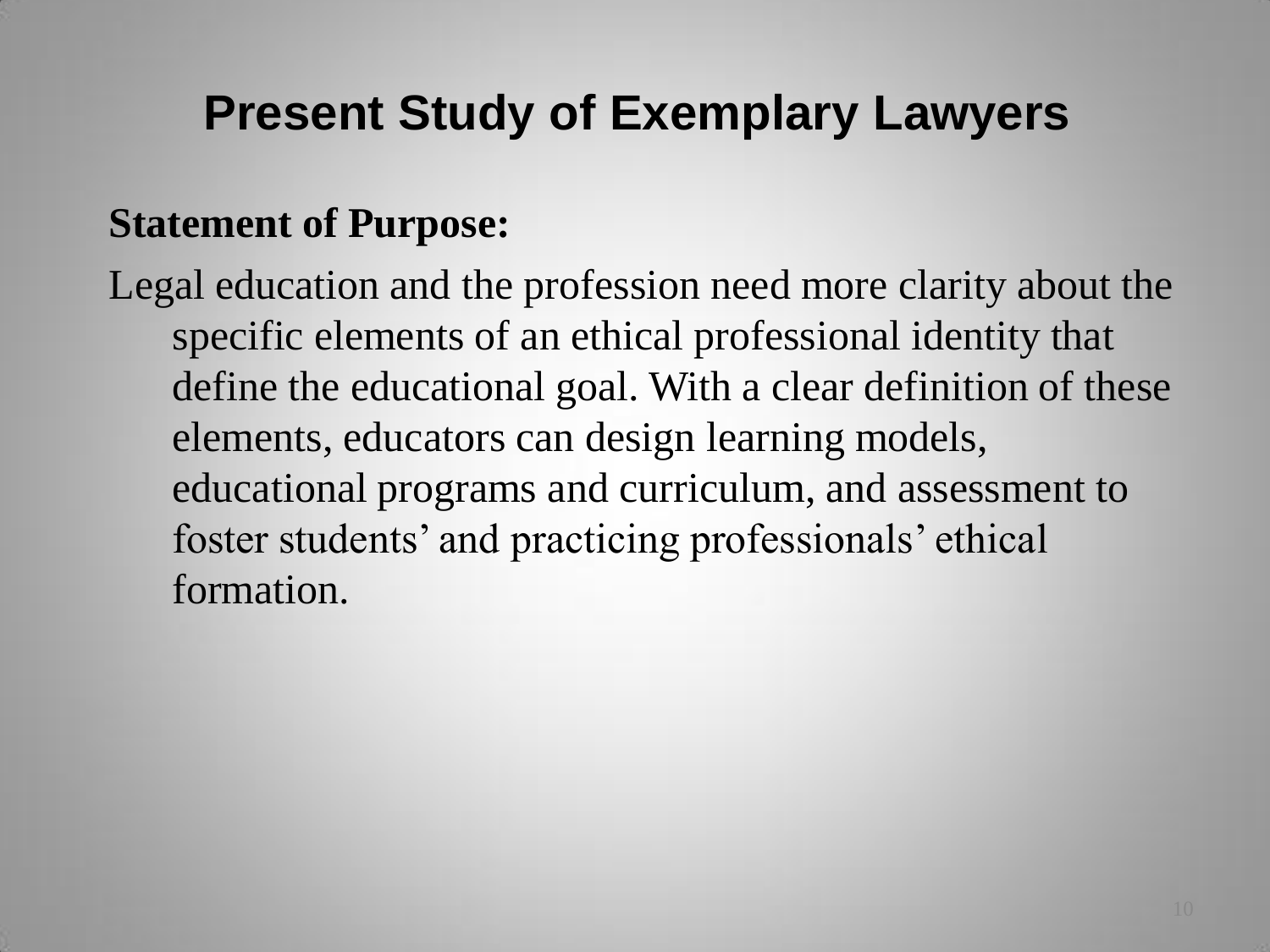### **Research Questions**

How do peer-honored, exemplary lawyers define the meaning of professionalism?

How do they explain the origins of their understanding?

Has their understanding changed throughout their years in practice? If so, how has it changed?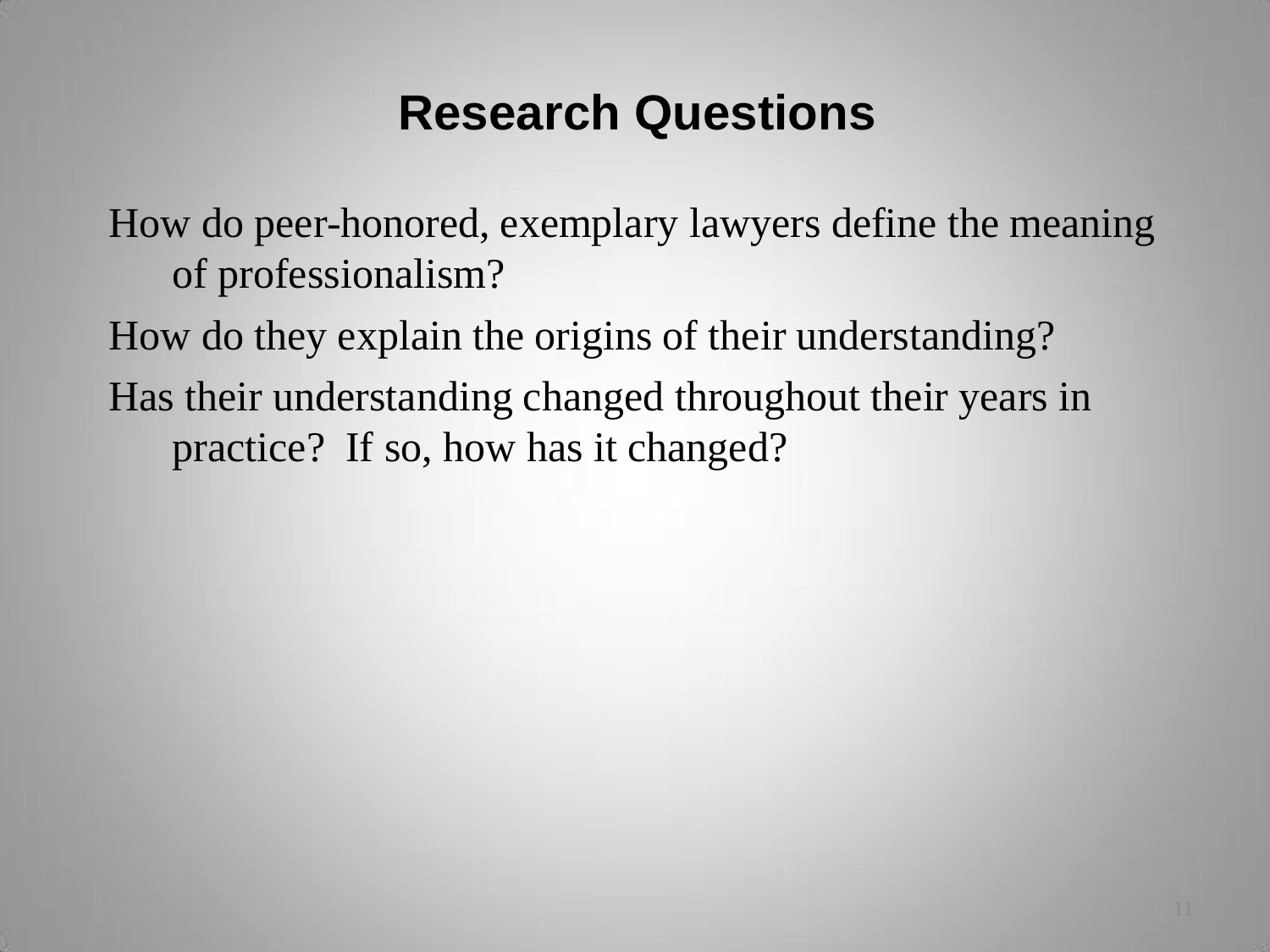## **Methods**

In-depth, semi-structured interview based on a holistic model of lifespan development of identity (i.e., methodological paradigm suggested by the Carnegie Foundation, past moral exemplar studies)

- Sample of 12 attorneys drawn from 10 years of bar-sponsored professionalism awards in Minnesota; random, but maximizing diversity
- Diverse by gender (6 men, 6 women), age (mid-40s to mid-80s), ethnicity, practice areas (large and medium size firms, government, legal aid and non-profit)

*Major criteria for inclusion:* Currently practicing law, not a present or former colleague of co-principal investigators, nor a present employee of the University of St Thomas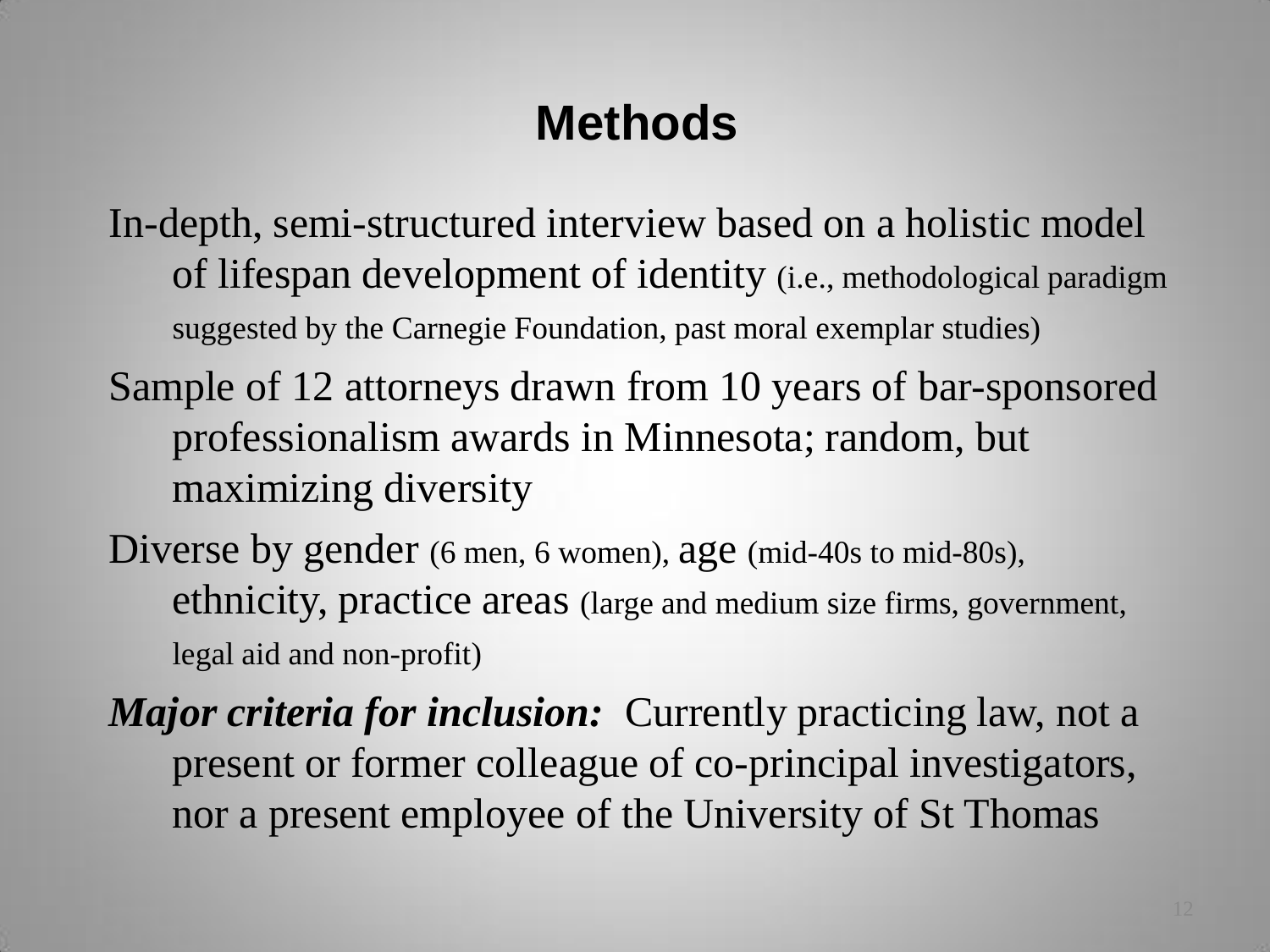## **Exemplary Attorneys Define Professionalism**

(12 attorneys, in-depth interview)

- Continuous dynamic growth in understanding and internalizing the meaning of professionalism.
- Reflection and learning from mistakes as an important element of professionalism.
- Professionalism's foundation is the moral compass or core values of the lawyer.
- Professionalism as a deep sense of commitment and responsibility toward others including clients, colleagues, the firm, the profession, the justice system, and society
- Professionalism includes counseling the client, giving the lawyer's independent judgment (taking into account also the lawyer's moral compass) and candid and honest advice.
- Professionalism includes the importance of firm or department culture and mentoring junior lawyers.
- Other themes: Trustworthiness, honesty, truthfulness, truth telling, moral courage, kindness, humility, internalized standard of excellence at the technical skills of lawyering.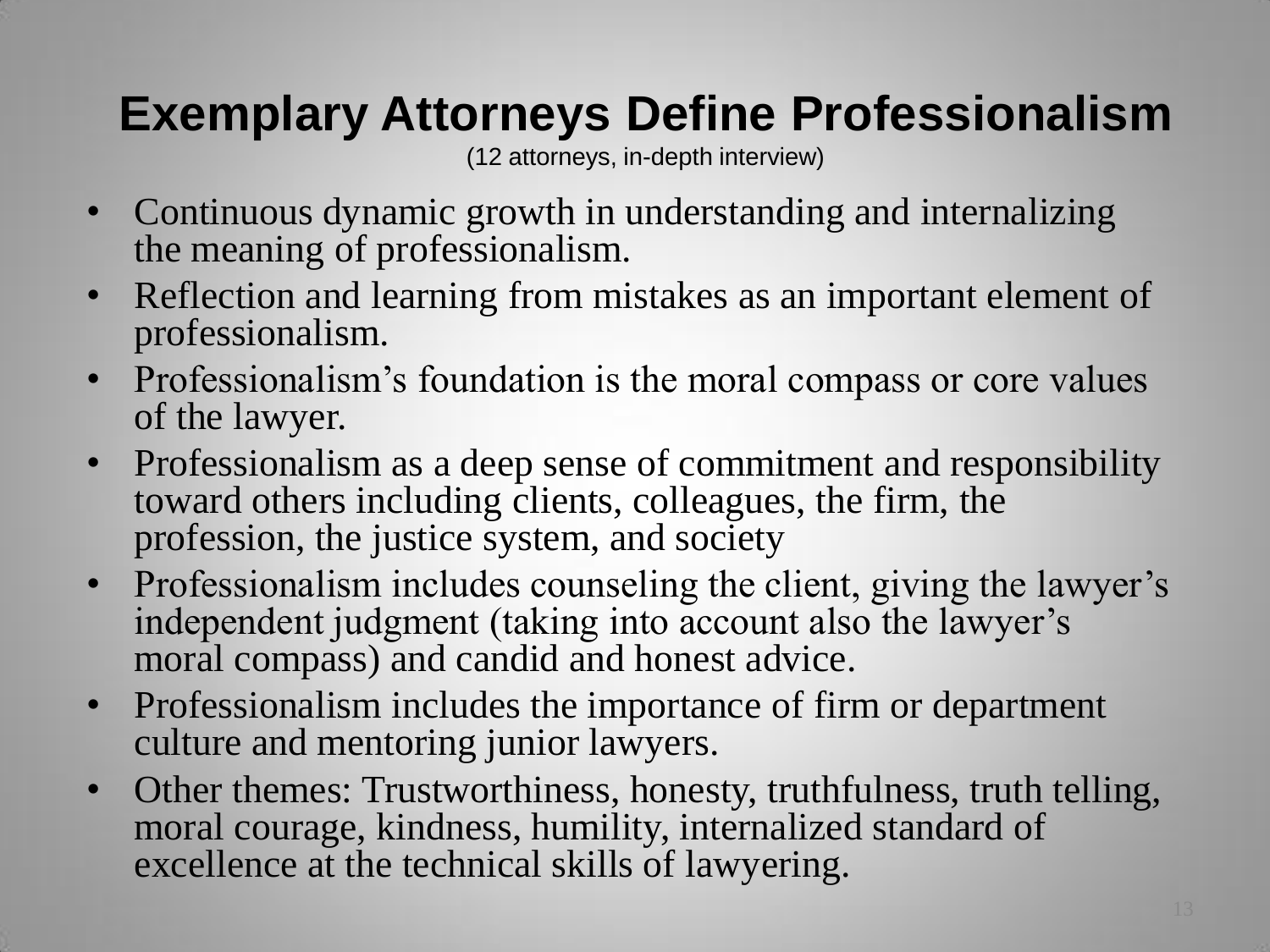### **How professionalism is understood. . .**

## **. . . depends on one's predominant stage of identity development**

Lifespan identity development theory (Kegan, 1994); Rule & Bebeau, 2004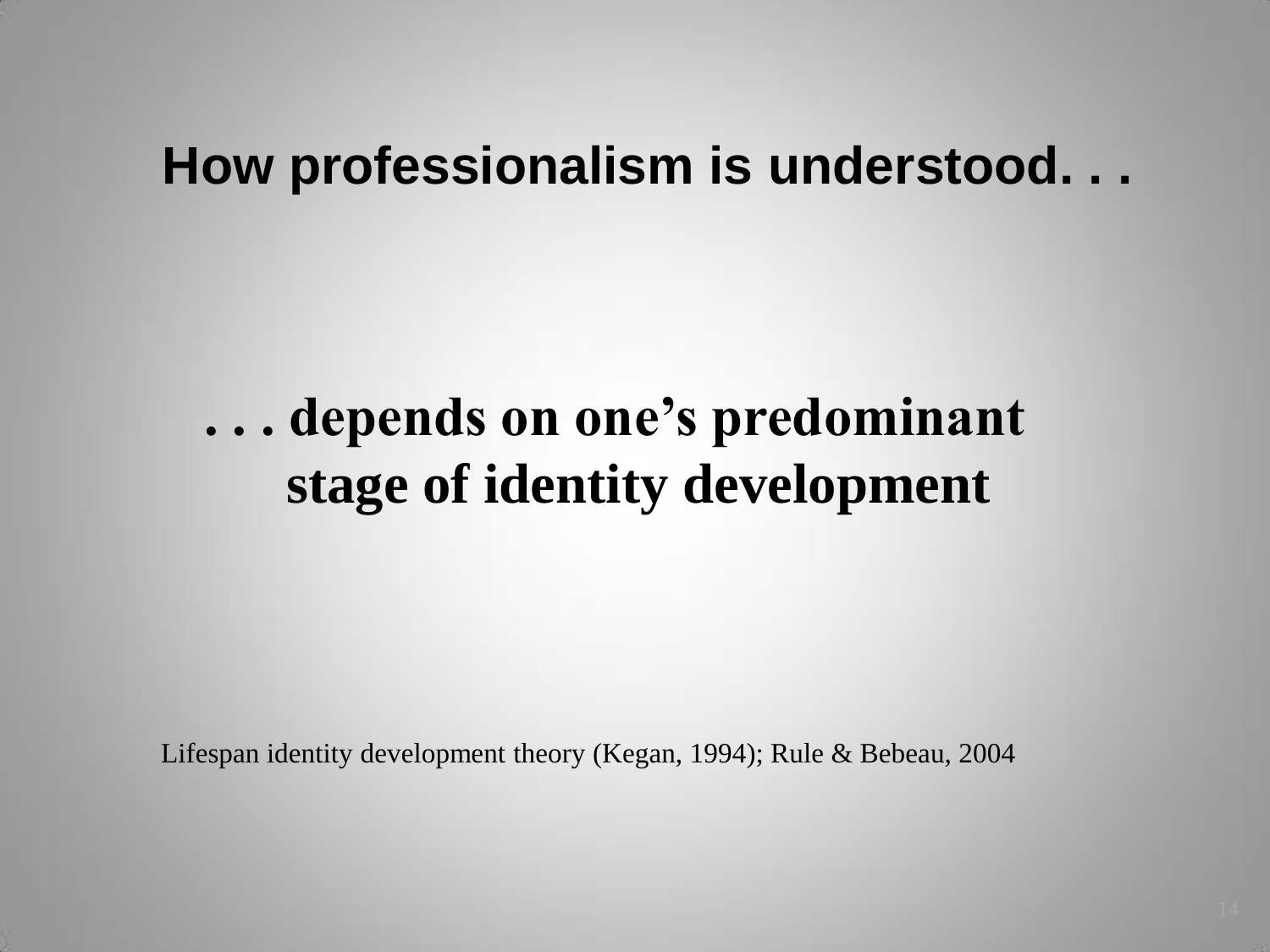## **The Instrumental Professional (level 2)**

- View self and others
	- as independent operators, with **own agendas and interests**
	- through **lens of individual interest**
- Success measured by **concrete attainments**
- Role expectations are **fixed, concrete, black & white**
- Motivation to meet standards: **Desire to be correct and effective**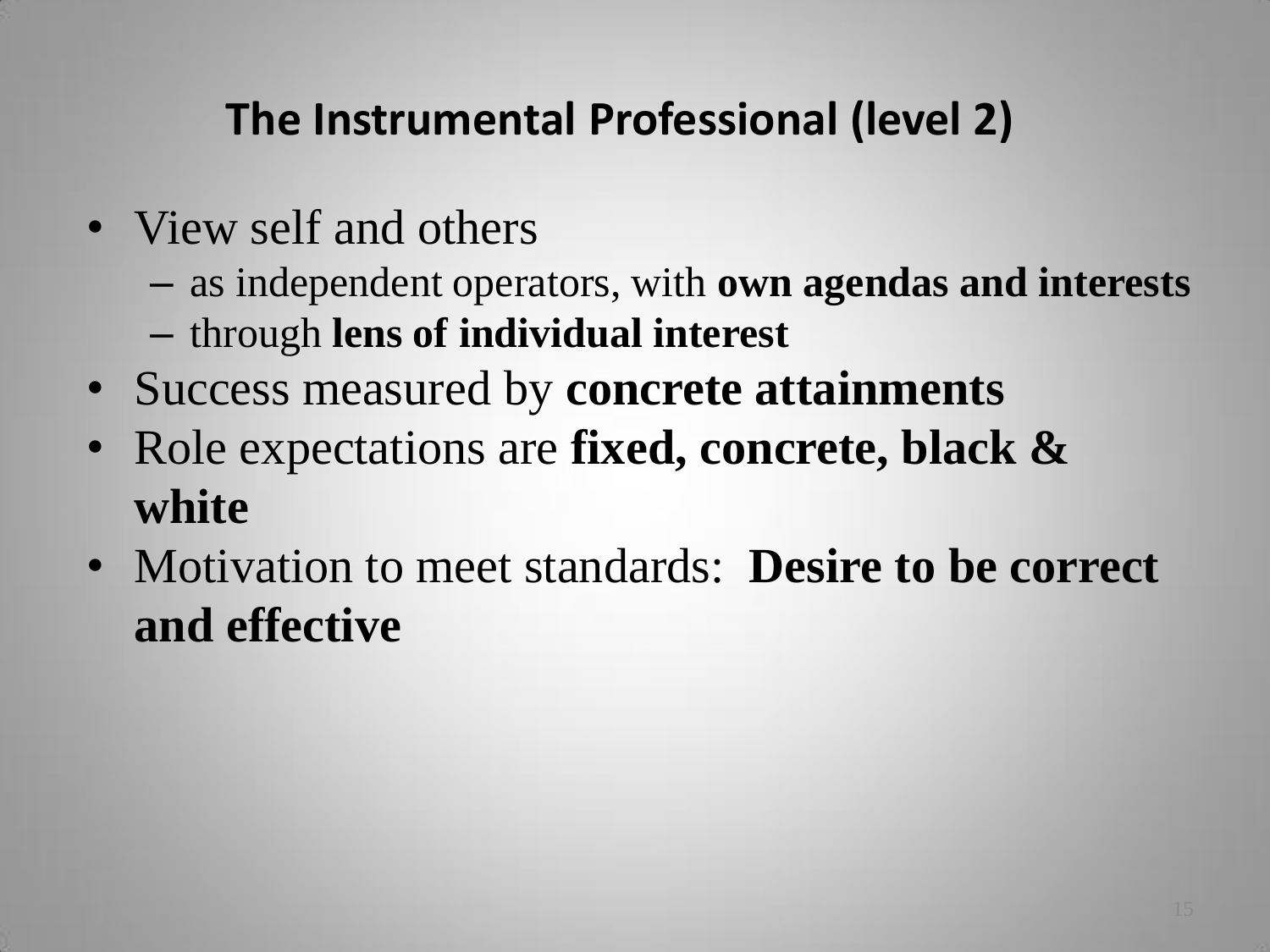## **The Socialized Professional (Stage 3)**

- View self and others in terms
	- **shared interconnections**
	- **shared values**, **mutual expectations**, and
	- **identification with institutional ideals and principles**
- Can take **multiple perspectives simultaneously**
- Are idealistic and **internally self-reflective**
- See professionalism as **meeting the expectations of those who are more knowledgeable**, more legitimate, and more professional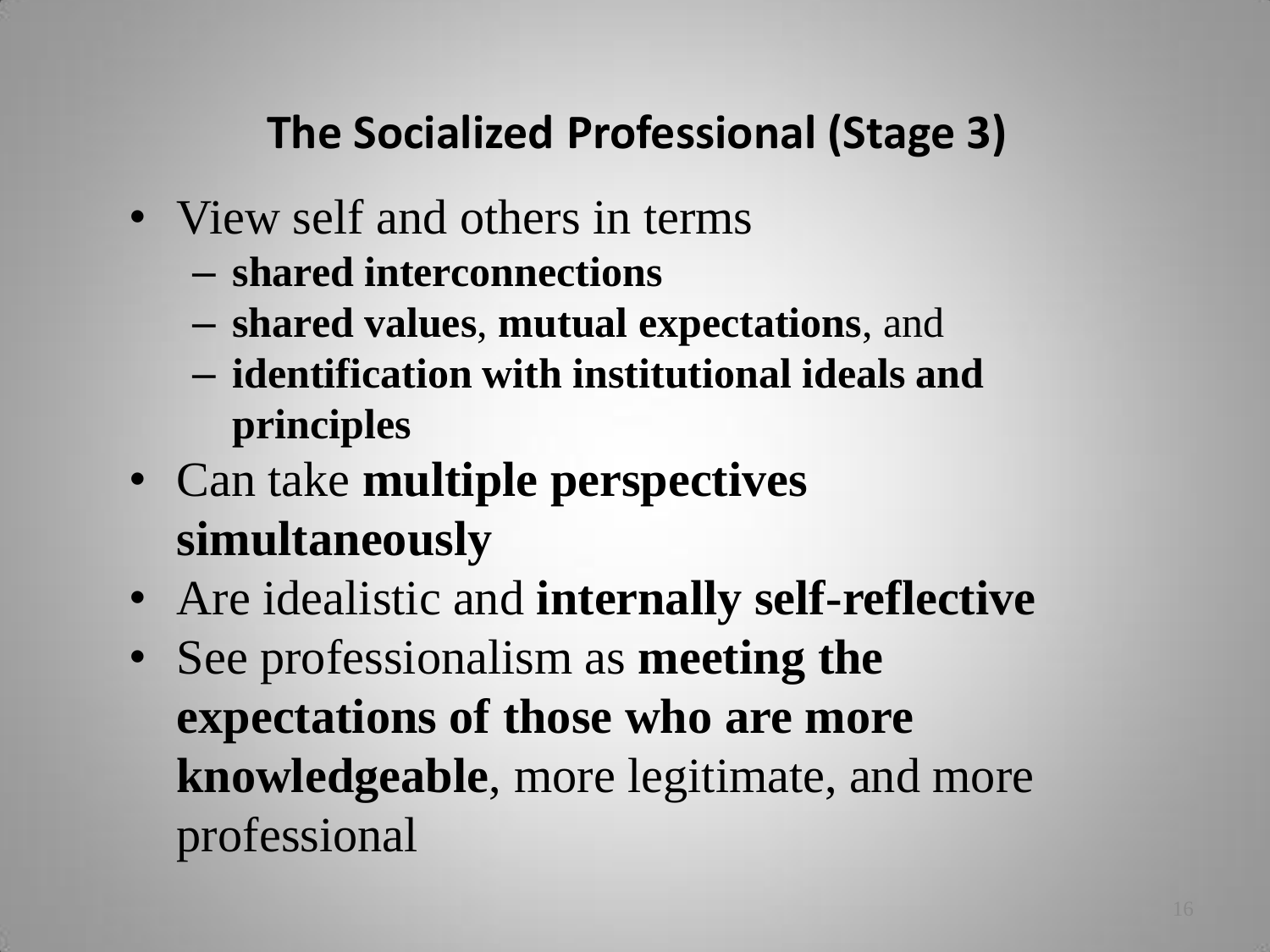### **The Self-Authored Professional (Stage 4)**

- Forging a **personal system of values** and internal processes for evaluating those shared identities
- Possess an **internal compass** for negotiating and resolving tensions among multiple, shared expectations
- Identity no longer embedded within the professional role
- Can "think outside the box" become change agents for the profession
- Expanded ability to shift perspectives, roles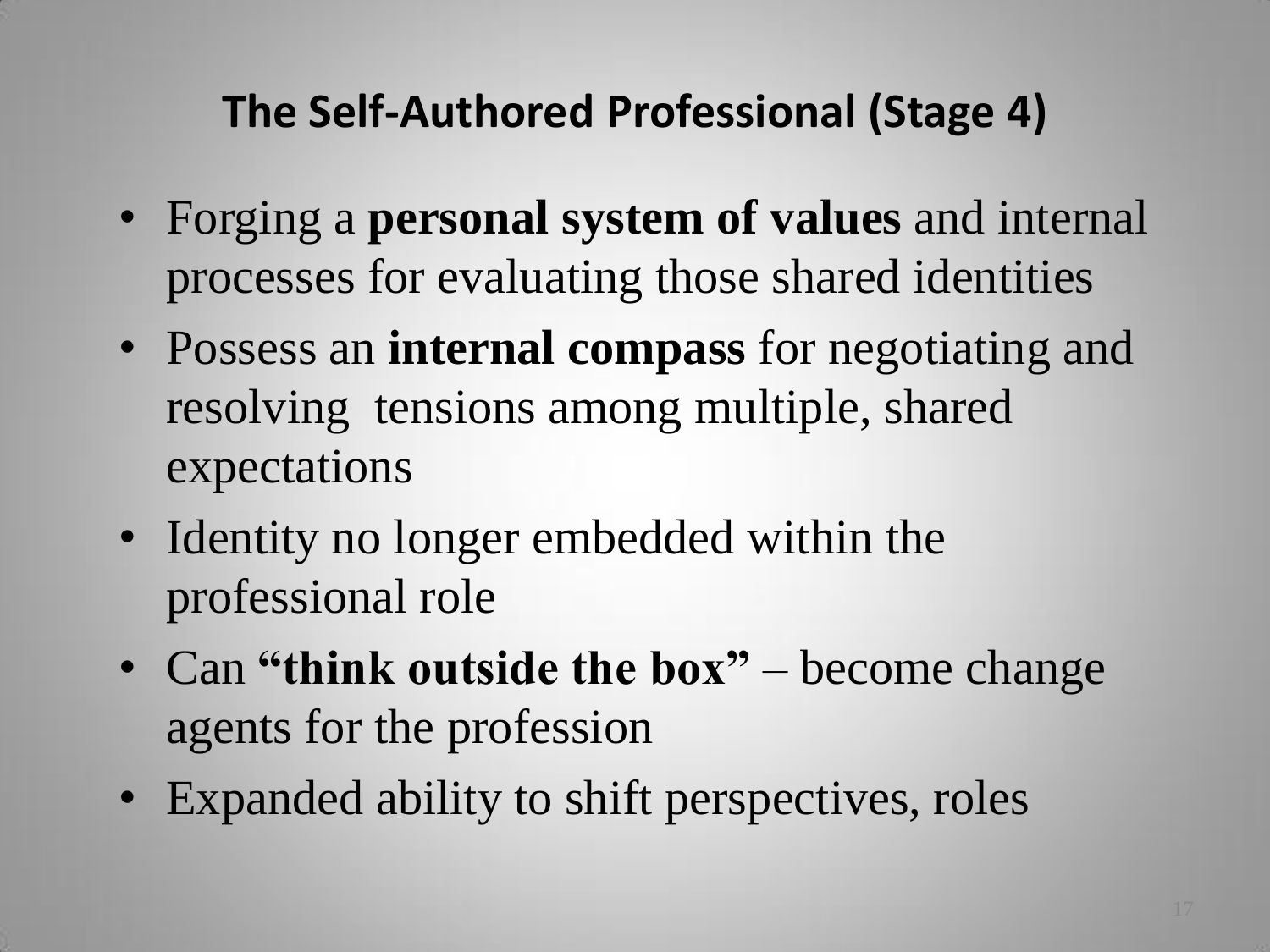### **The Self Transforming Professional (Stage 5)**

- Can step back and assess one's primary selfchosen system (from level 4), and realize its limitations
- Cognizance of the interdependence of systems, and of personal ideologies or philosophical viewpoints
- Can evaluate multiple systems of meaning, and choose a personal system or shift between different systems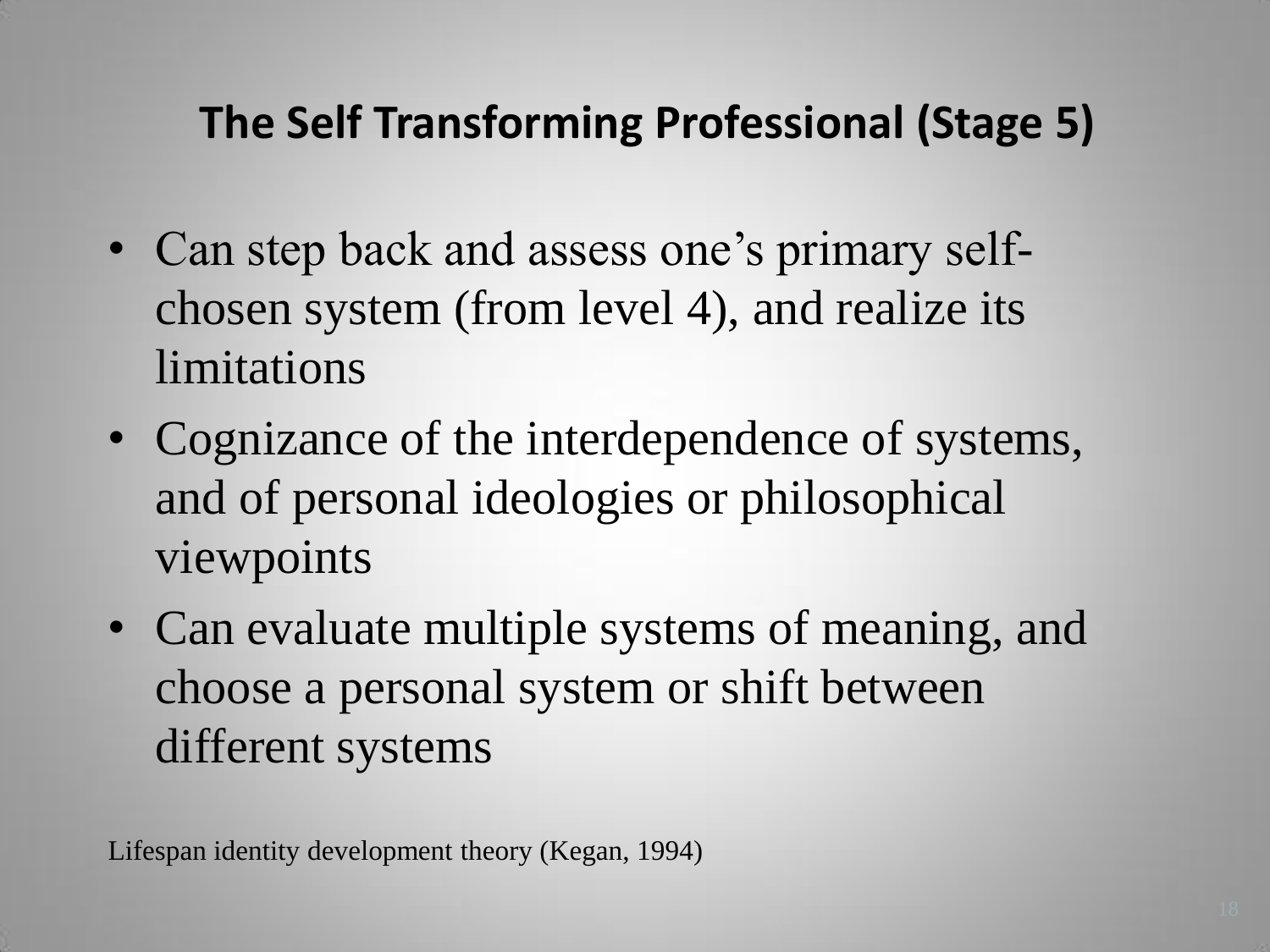### **Ethical Professional Identity Studies in Legal Education and Law**

**Percent at Kegan Stages (2010-11)**



**Hamilton & Monson 2011; Monson & Hamilton, 2010, 2011**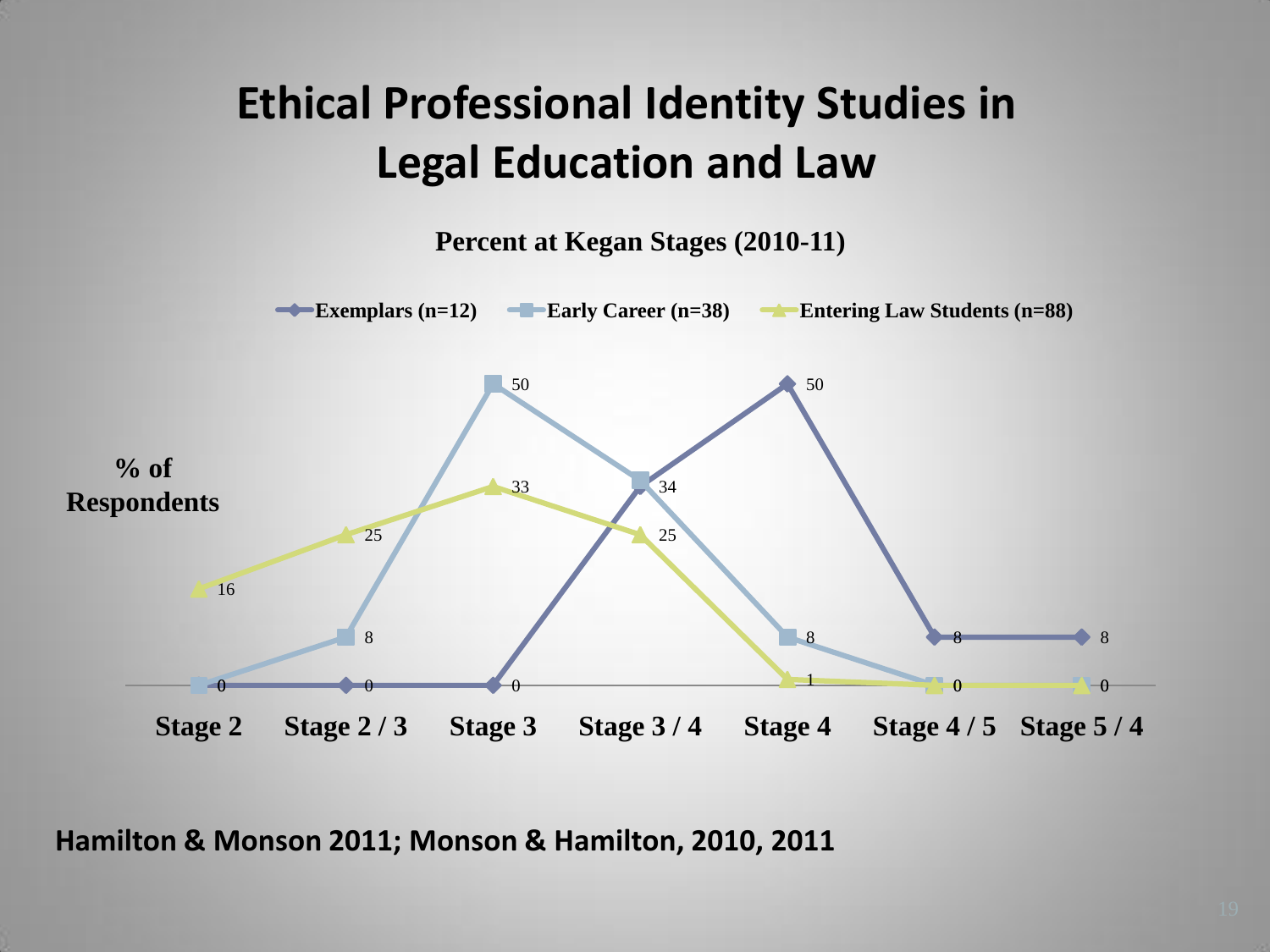#### **EMPIRICAL PROFESSIONAL ETHICS: A DEVELOPMENTAL MODEL OF SERVANT LEADERSHIP IN THE PROFESSIONS\***

*The development and integration of personal and professional ethics over a career represent the highest level of professionalism.*

*Knowledge, Skill, and Conduct Observed*

*Social-*

*Emotional & Cognitive Capacities* 

#### **UNIQUE SKILLS OF A SERVANT LEADER**

#### **VIRTUES AND QUALITIES OF A SERVANT LEADER**

**PERSONAL CONSCIENCE**

*Rest's Four Component Model of Morality (1983)*

*INTERIOR (INTRAPERSONAL) CAPACITIES*  •**Perceptual Clarity & Empathy** •**Judgment & Reasoning** •**Moral Motivation & Identity**

**and**

*CONSCIENCE IN ACTION (Interpersonal Abilities)* **LISTENING, CONCEPTUALIZATION OF POSSIBILITIES, PERSUASION, COMMUNITY BUILDING, COUNSELING, AND REFLECTION AND SOLICITATION OF FEEDBACK**

**STEWARDSHIP, EMPATHY, COMMITMENT TO HOLISTIC GROWTH OF OTHERS**

\*Adapted from Hamilton (2008); Rest (1983); and Boyatzis's (1982) model developing managerial competencies, this graphic (1) shows most observable skills and behavior as the outer layer, as well as the inner social-emotional and cognitive capacities of morality, and (2) suggests a dynamic process among the three dimensions of professionalism.

© Neil Hamilton and Verna Monson, 2009.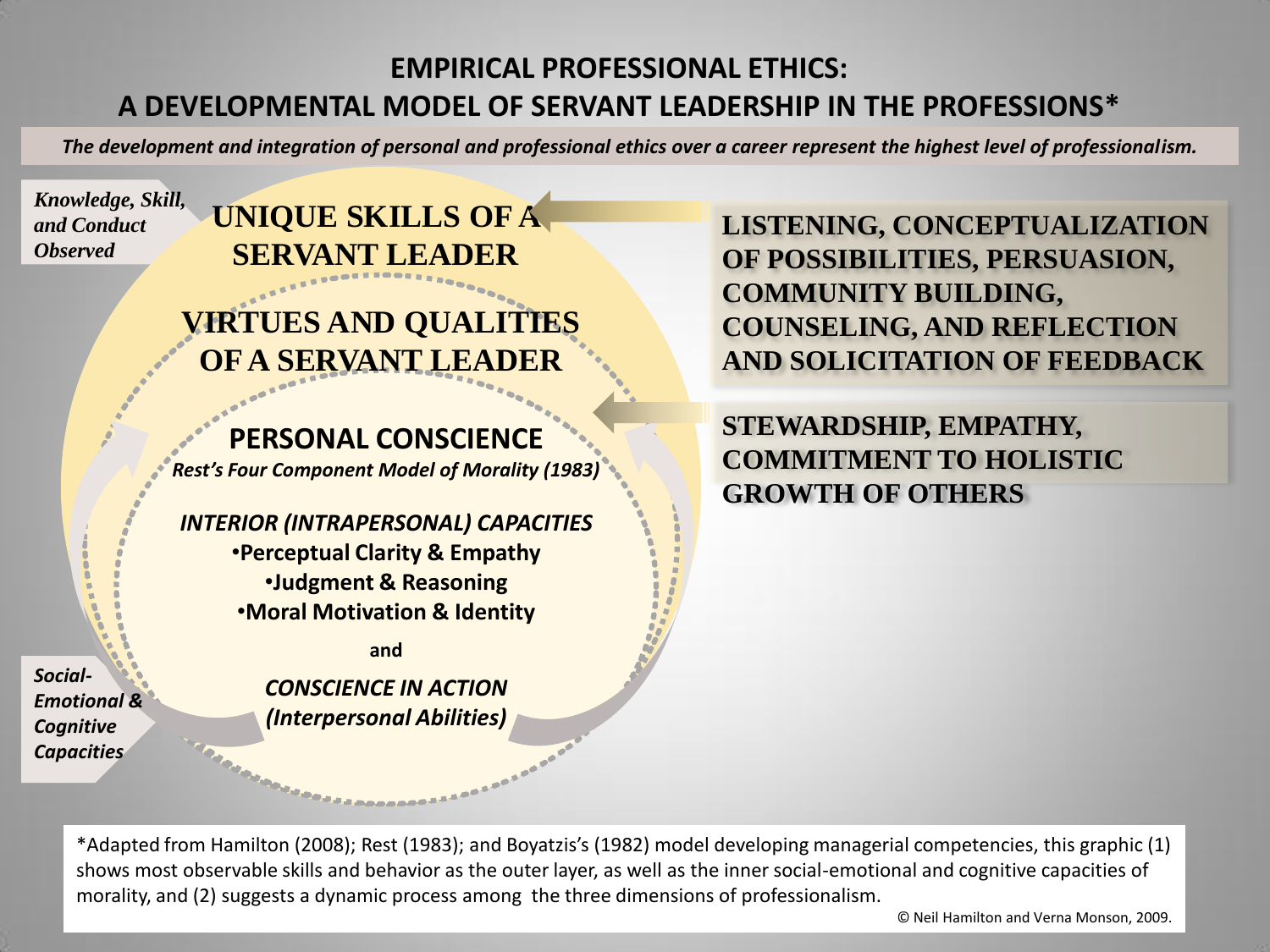#### **EMPIRICAL PROFESSIONAL ETHICS: A DEVELOPMENTAL MODEL OF SERVANT LEADERSHIP IN THE PROFESSIONS\***

*The development and integration of personal and professional ethics over a career represent the highest level of professionalism.*

# **ETHICS OF DUTY EHICS OF ASPIRA PERSONAL CONSCIENCE** *Rest's Four Component Model of Morality (1983)* **SERVANT LEADERSH SKILLS AND VIRTUES**

\*Adapted from Hamilton (2008); Rest (1983); and Boyatzis's (1982) model developing managerial competencies, this graphic (1) shows most observable skills and behavior as the outer layer, as well as the inner social-emotional and cognitive capacities of morality, and (2) suggests a dynamic process among the three dimensions of professionalism. "Servant Leadership" is credited to Robert K. Greenleaf. See, e.g., ROBERT K. GREENLEAF, THE POWER OF SERVANT LEADERSHIP, 1998.

© Neil Hamilton and Verna Monson, 2009.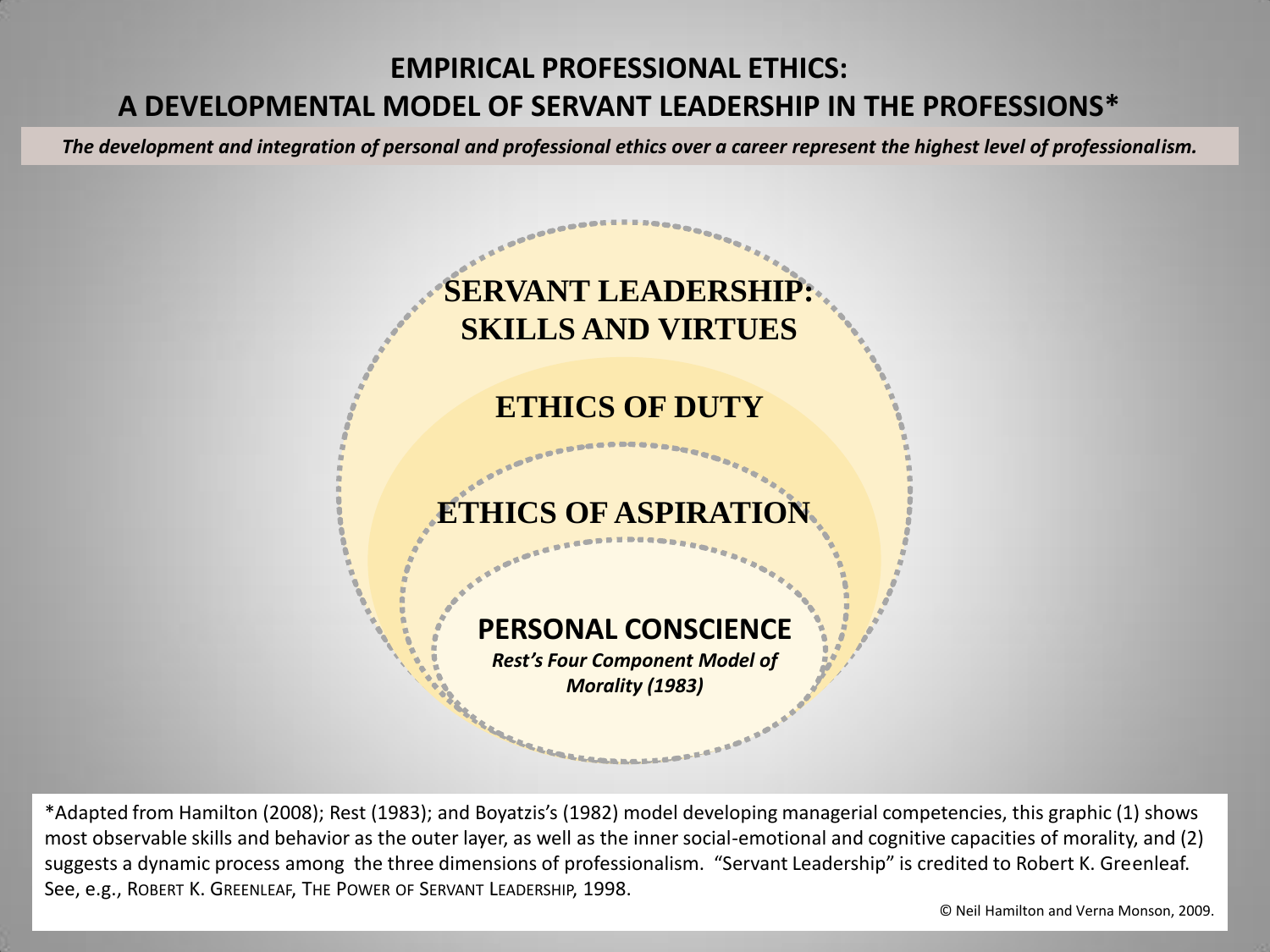# **Discussion**

- Peer-honored lawyers validated elements of professionalism from theoretical definitions but most framed it as an ongoing process of internalization
- With lawyers who had achieved Stage 4 and 5, there was a convergence with leadership ability, and contributions to advancing change in the firms or the profession
- Transformational change is associated with *enduring commitment to core values* – not a superficial approximation that results from "skills training"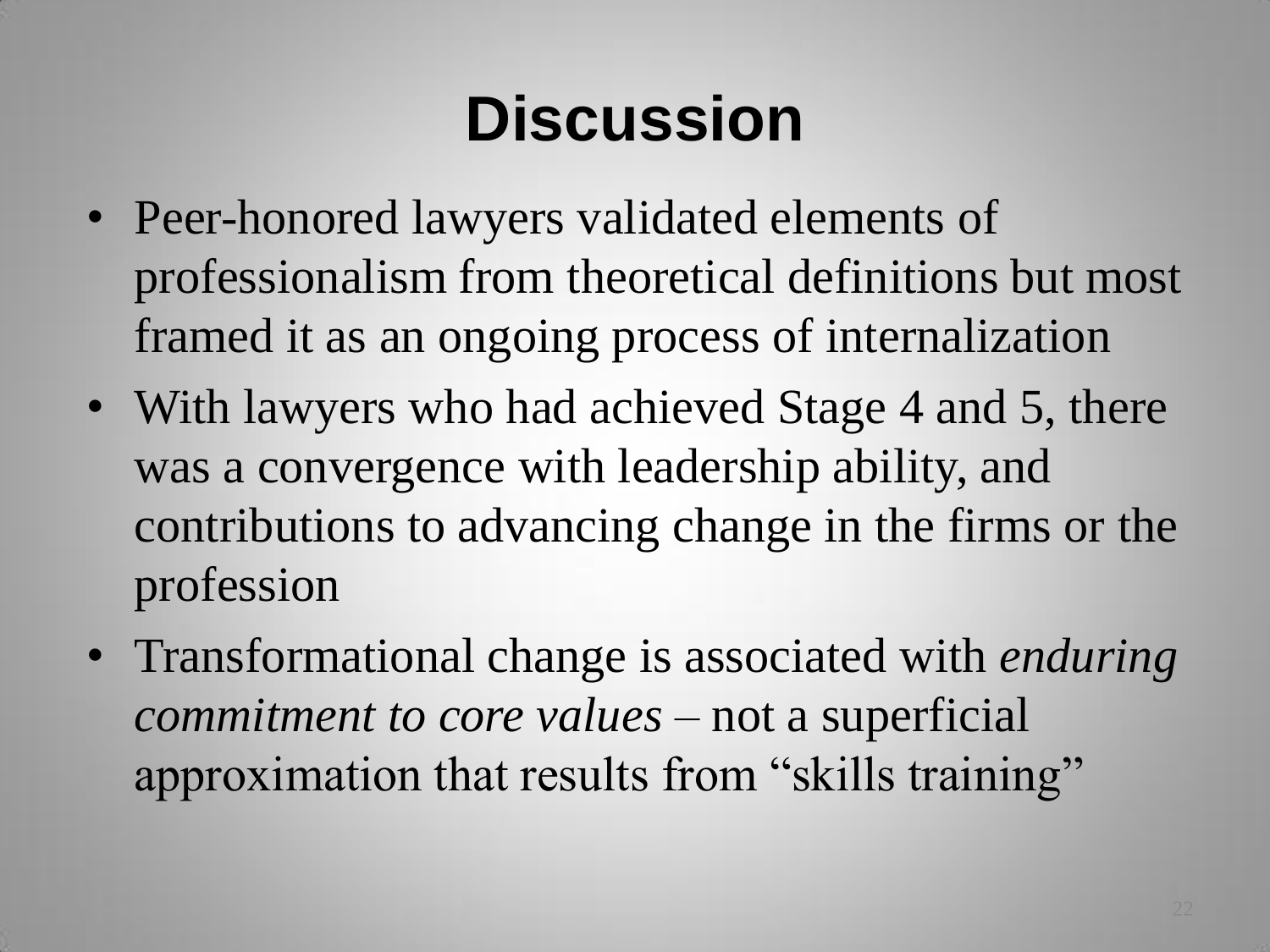#### **Future Research & Application**

- This study will be replicated in New York, other market areas – question: are there regional differences?
- Development of instructional materials for law school faculty, counselors, and mentors to use in coaching for developmental change
- Ongoing validation studies adapting the Subject-Object interview to essay questions
- Writing a book synthesizing all three identity studies
- Longitudinal studies of moral judgment are in process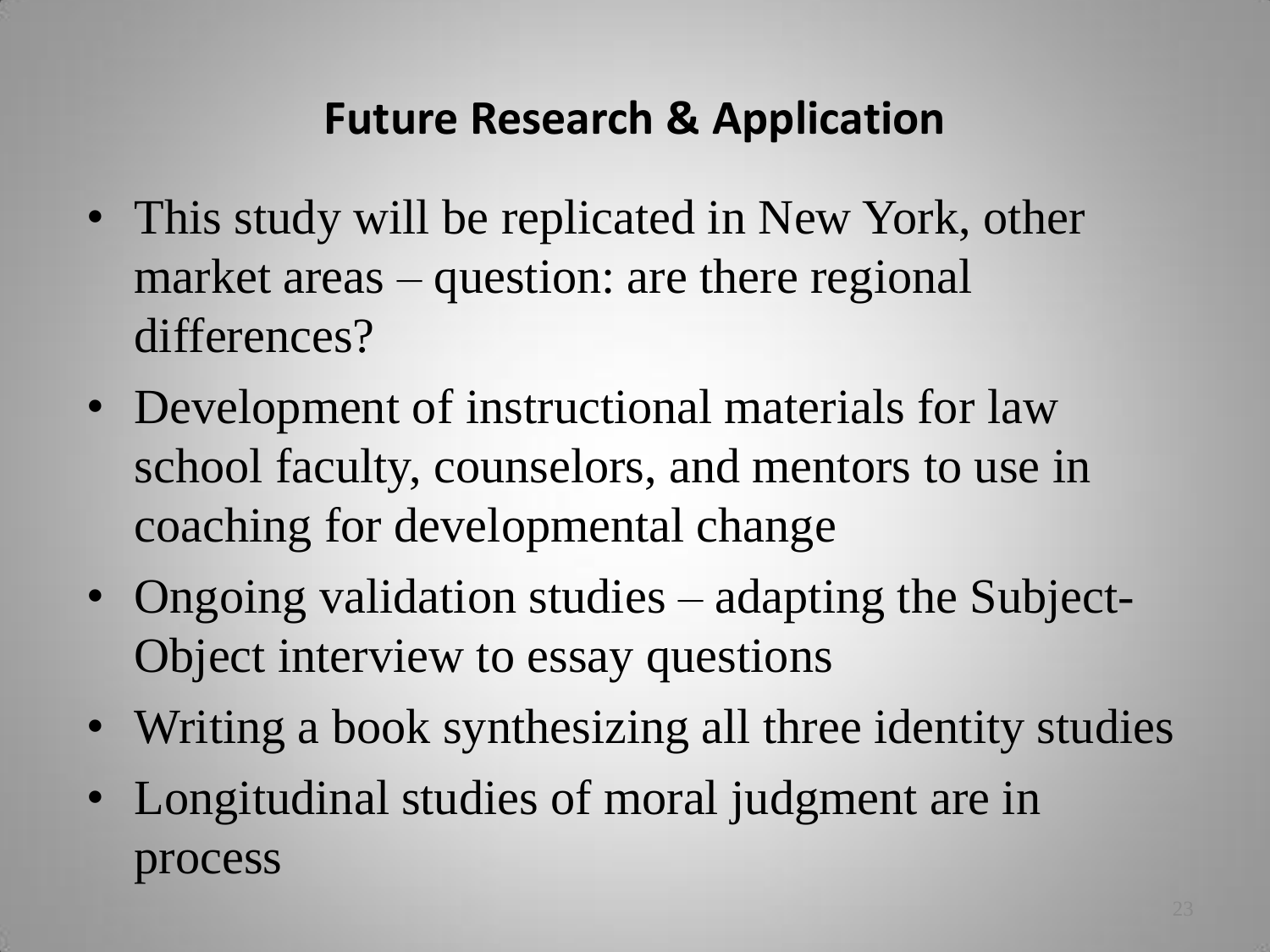## **Implications**

- 1. Ethical professional formation (development) can be fostered and assessed in legal education with effective instructional methods
- 2. Imposing additional "tests" of character or personality (related to professional ethical identity) is reductionistic, misses opportunities for formative assessment, coaching, and countering a social milieu based on competition
- 3. Ethical professional formation assessment can integrate with the doctrinal and skills curricula or with mentoring / counseling programs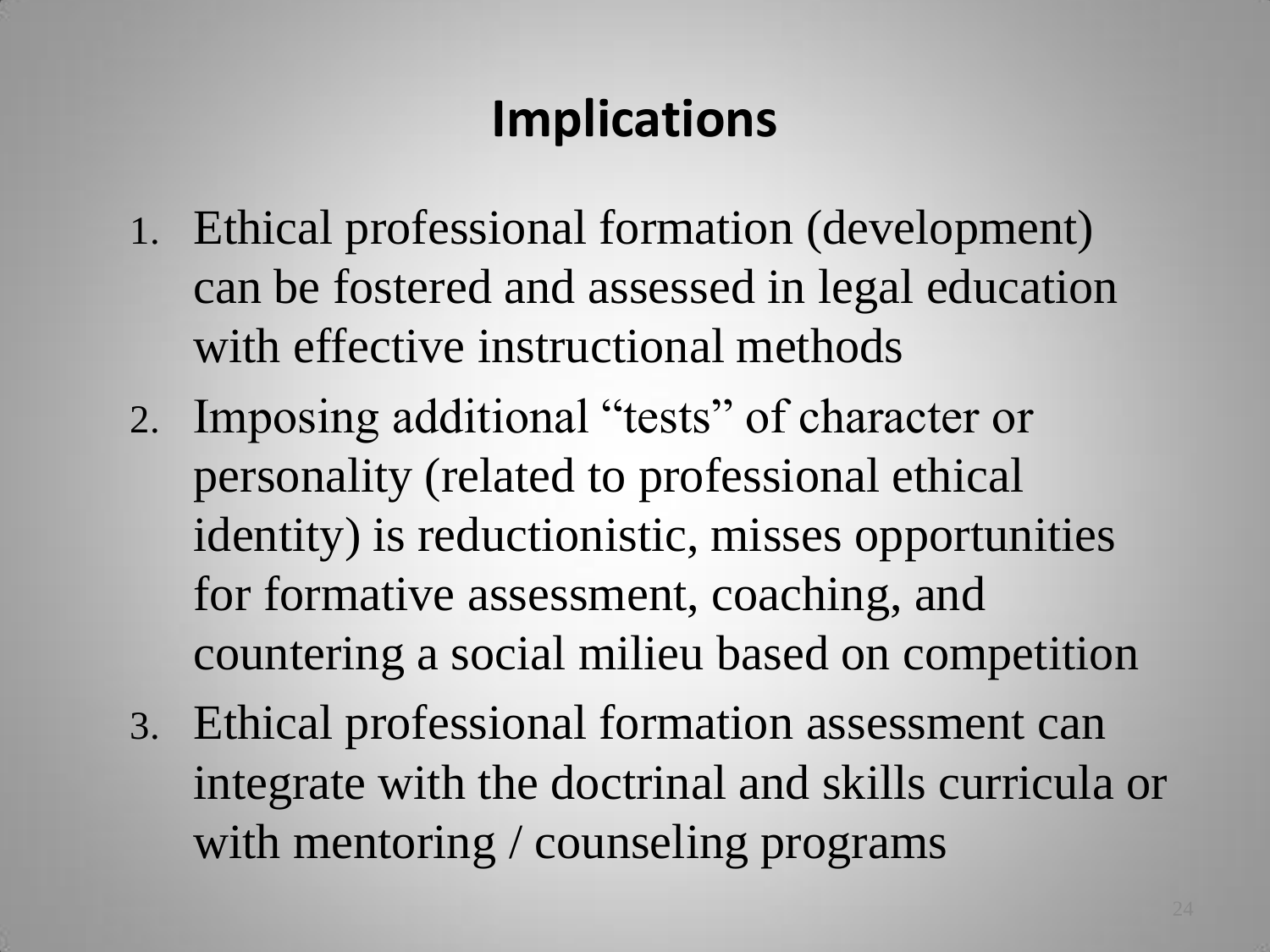# **Conditions for growth and development**

**Foster a climate of "optimal conflict"** (Kegan & Lahey, 2009, p.54)

- "The **persistent** experience of some frustration, dilemma, life puzzle, quandary, or personal problem that is . . .
- Perfectly designed to cause us to **feel the limits** of our current way of knowing. . .
- In some sphere of our living that we **care about**, with . . .
- **Sufficient supports** so that we are neither overwhelmed by the conflict nor able to escape or diffuse it."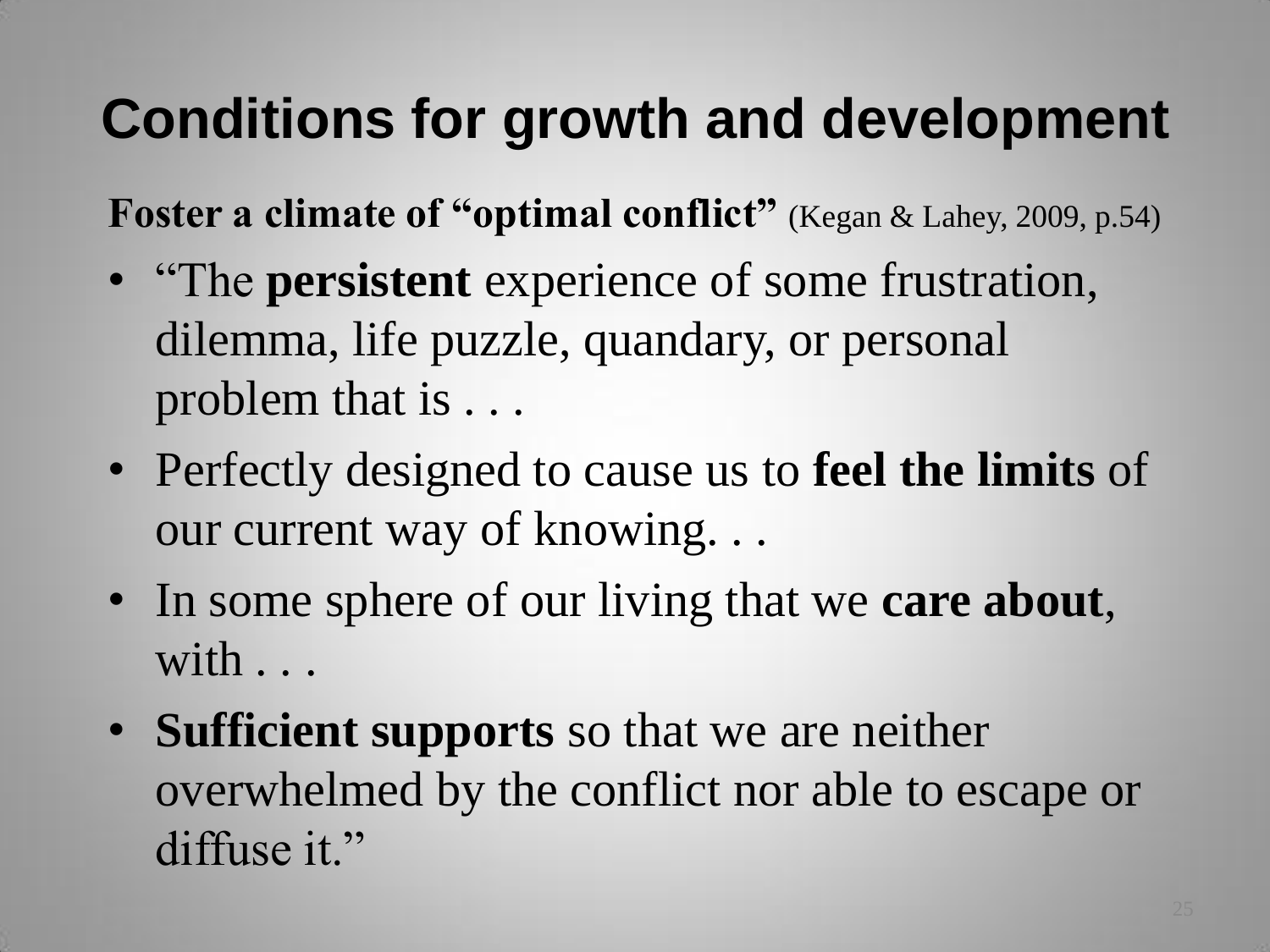## **Five Ideas to Take Home**

- 1. Ethical professional formation is a priority for legal education (ABA & Carnegie), despite skepticism about lifespan adult ethical development (i.e., formation)
- 2. The critics' assumption that character is formed primarily by upbringing is *not* supported by empirical research – it is a lifespan process, also influenced by the social milieu
- 3. Transformational professionalism among peer-honored exemplary lawyers is associated with ethical leadership
- 4. Legal education can foster and assess ethical professional formation (development) with effective instructional methods
- 5. Educational engagements must take into account that students are at different stages of development.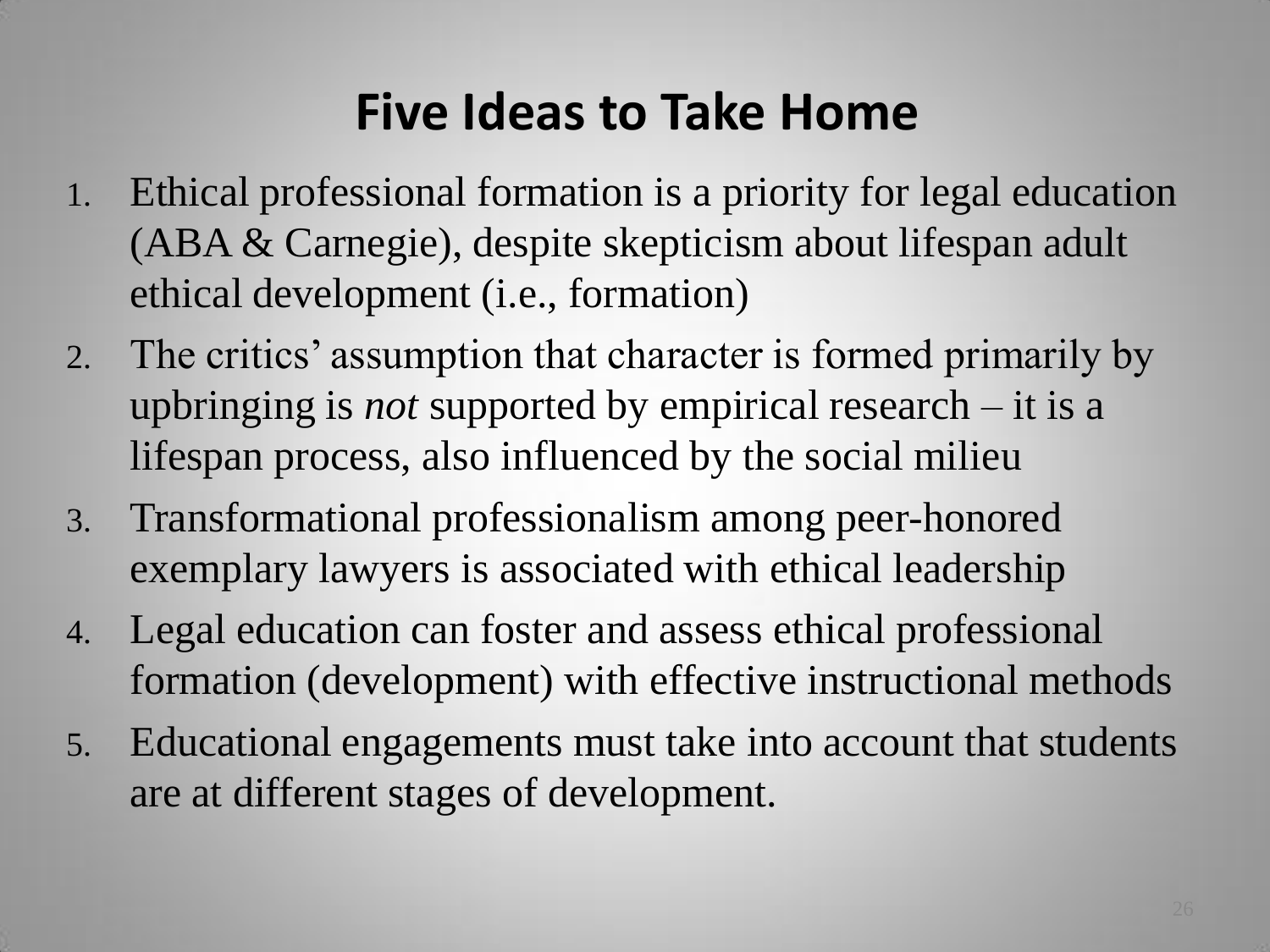### **References**

Muriel Bebeau, *Promoting Ethical Development and Professionalism: Insights from Educational Research in the Professions*, 5 U. ST. THOMAS L.J. 366, 388, 389, 391 (2008)

ANNE COLBY & WILLIAM DAMON, SOME DO CARE: CONTEMPORARY LIVES OF MORAL COMMITMENT, at 293-312 (1992)

Anne Colby & William M. Sullivan, *Formation of Professionalism and Purpose: Perspectives from the Preparation for the Professions Program,* 5 U. ST. THOMAS L.J. 470, 404, (2008)

HOWARD GARDNER, MIHALY CSIKSZENTMIHALYI & WILLIAM DAMON, GOOD WORK: WHEN EXCELLENCE AND ETHICS MEET 163 (2001)

Neil Hamilton, *Assessing Professionalism: Measuring Progress in the Formation of an Ethical Professional Identity*, 5 U. ST. THOMAS L.J. 470, 472–73 (2008)

Neil Hamilton, and Monson, Verna, *Answering the Skeptics on Fostering Ethical Professional Formation (Professionalism)*  (March 13, 2011). *The Professional Lawyer, Vol. 20, No. 4,* 2011; U of St. Thomas Legal Studies Research Paper No. 11-05. Available at SSRN: http://ssrn.com/abstract=1791216

Neil Hamilton & Verna Monson, *The Positive Empirical Relationship of Professionalism to Effectiveness in the Practice of Law*, 24 GEO. J. LEGAL ETHICS 137, 141, 143 (2011)

ROBERT KEGAN, IN OVER OUR HEADS: THE MENTAL DEMANDS OF MODERN LIFE 185 (1998)

ROBERT KEGAN & LISA LASKOW LAHEY, IMMUNITY TO CHANGE: HOW TO OVERCOME IT AND UNLOCK THE POTENTIAL IN YOURSELF AND YOUR ORGANIZATION xiii, 13-14 (2009)

Verna Monson & Neil Hamilton, *Entering Law Students' Conceptions on Ethical Professional Identity,* 35 J. LEGAL PROF. (forthcoming 2011), *available* at <http://ssrn.com/abstract=1581528>

Verna E. Monson & Neil W. Hamilton, *Ethical Professional (Trans)formation in Law: Lawyers Five Years After Graduation Make Sense of Professionalism*, U. ST. THOMAS L.J. \_\_\_, 7 (forthcoming 2011), *available at* http://ssrn.com/abstract=1733282

Richard A. Posner, *The Deprofessionalization of Legal Teaching and Scholarship,* 91 MICH. L. REV. 1921, 1924 (1993), *cited in* Deborah L. Rhode, *Lawyers and Leadership,* 20 PROF. LAW., no 3., 2010 at 12.

JAMES REST, MORAL DEVELOPMENT: ADVANCES IN RESEARCH AND THEORY (1986)

JAMES RULE & MURIEL J. BEBEAU, DENTISTS WHO CARE: INSPIRING STORIES OF PROFESSIONAL COMMITMENT 162 (2005).

WILLIAM M. SULLIVAN ET AL., EDUCATING LAWYERS: PREPARATION FOR THE PROFESSION OF LAW 1, 1-20 (2007)